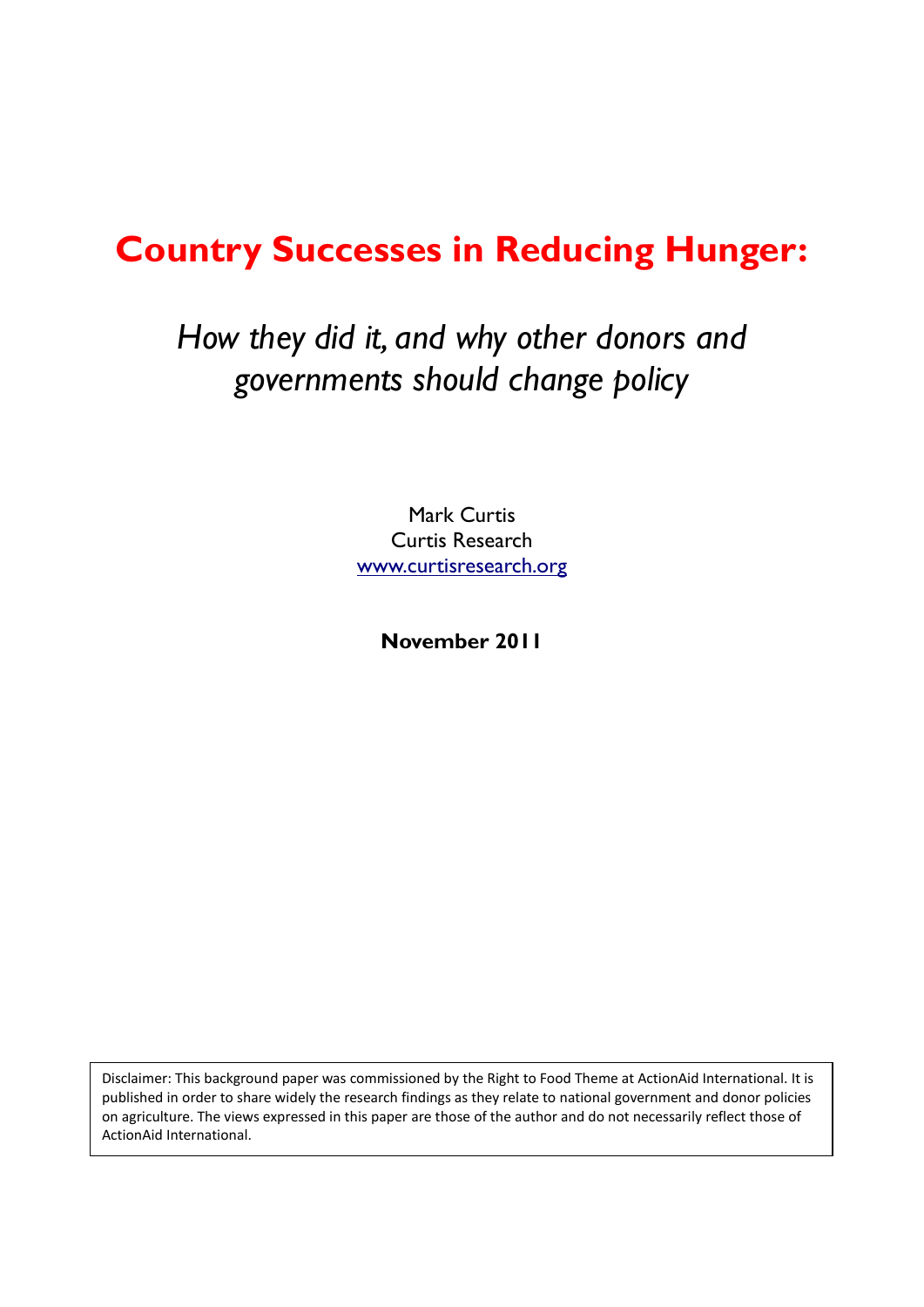## **Contents**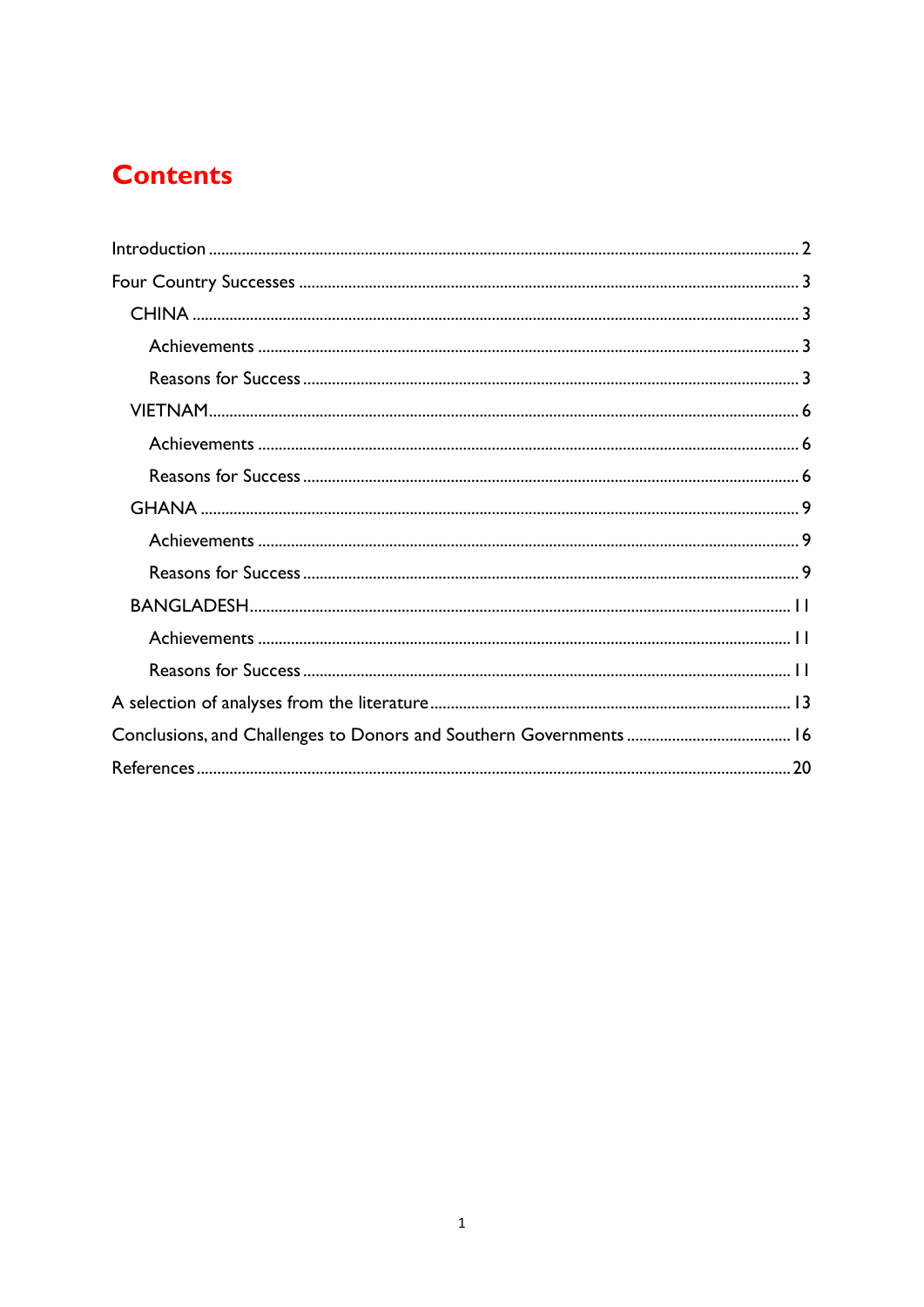## <span id="page-2-0"></span>**Introduction**

From 1970 to 1995 the world made progress in reducing the number of hungry people but the figure always remained above 750 million. Since then, the number has progressively risen, increasing to over a billion in 2009, and remaining above 900 million in 2010. $^1$  But in this rather dismal global context, several countries have bucked the trend and successfully managed to drastically reduce the number of hungry people. This short analysis investigates how they did it and offers lessons for donors and Southern governments. Indeed, this experience challenges many current agricultural policies.

As well as reviewing the literature on how countries have reduced hunger, we look closely at four countries – Vietnam, China, Ghana and Bangladesh – which all show varying degrees of success in combating hunger. These four countries are all in the top 6 of ActionAid's 2010 Hunger Scorecard report.<sup>2</sup> The two remaining countries – Brazil and Malawi – have received considerable international attention for their success in reducing the number of hungry people: Brazil, largely due to its range of social protection programmes, known as Zero Hunger; and Malawi, largely due to its input subsidy programme that provides fertilizer and seeds to farmers at low prices, which ActionAid has already analysed.<sup>3</sup>

|            | 1990-92 | 1995-97 | 2000-02 | 2005-07 |
|------------|---------|---------|---------|---------|
| China      | 210     | 142     | 133     | 130     |
|            | (18%)   | (12%)   | (10%)   | (10%)   |
| Vietnam    | 21      | 17      | 13      | 10      |
|            | (31%)   | (22%)   | (17%)   | (11%)   |
| Ghana      | 4.2     | 2.2     | 1.8     | 1.2     |
|            | (27%)   | (12%)   | (9%)    | (5%)    |
| Bangladesh | 44      | 54      | 42      | 42      |
|            | (38%)   | (41%)   | (29%)   | (27%)   |

#### **Number (and proportion) of people undernourished**

Source: FAO, *The State of Food Insecurity in the World 2010*, Table 1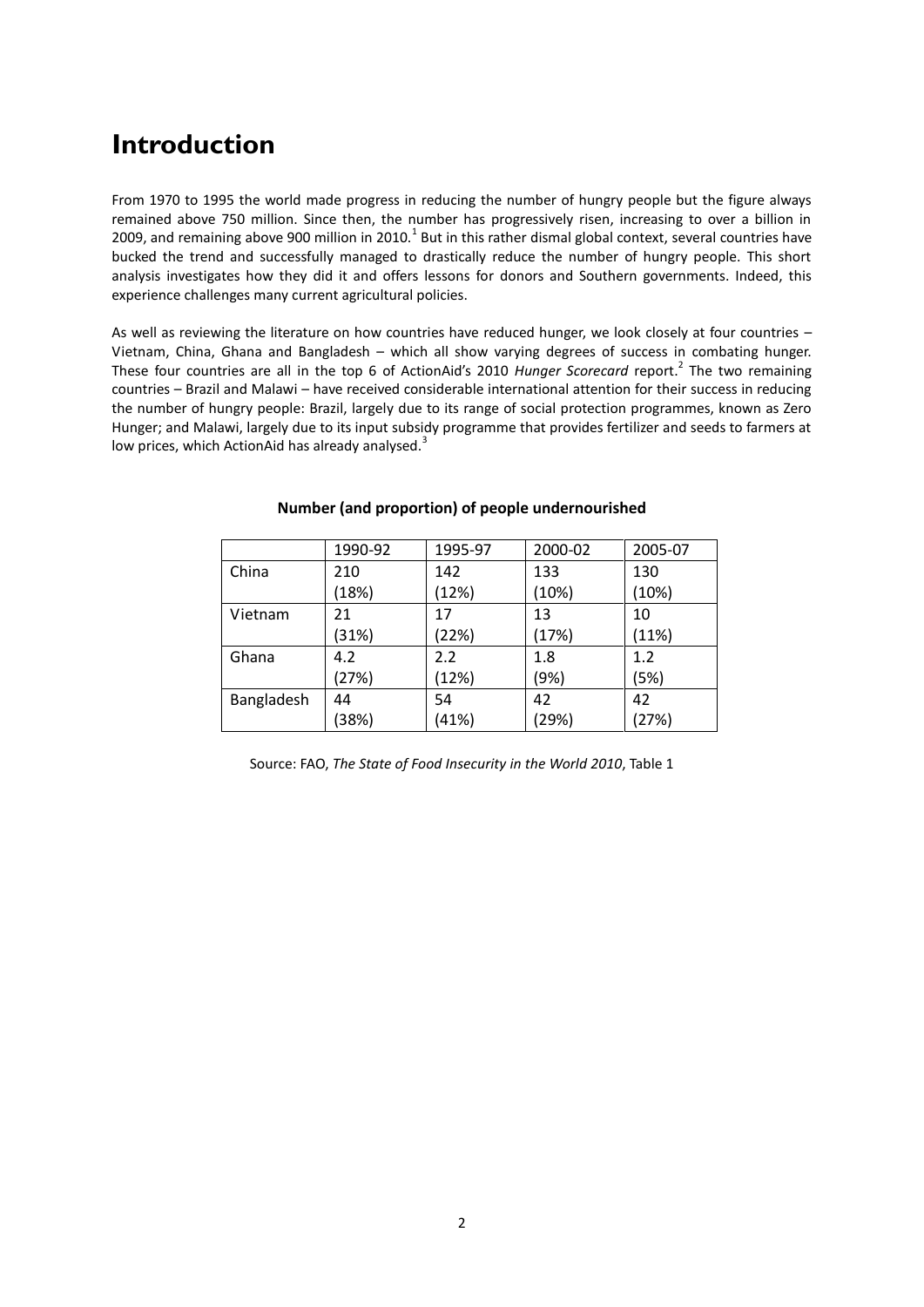## <span id="page-3-0"></span>**Four Country Successes**

## <span id="page-3-1"></span>*CHINA*

#### <span id="page-3-2"></span>**Achievements**

China has reduced poverty and hunger on a scale unparalleled in history:

- The number of poor people (living on less than \$1 a day) in rural China fell from around 490 million in  $\bullet$ 1979 to around 90 million in 2002. $4$
- $\bullet$ In the 20 year period after 1981 the proportion of the population living below the poverty line fell from 53 to 8 per cent.<sup>5</sup>
- China reduced the number of undernourished people from around 1 in 3 of the population in 1980 to  $\bullet$ 1 in 10 today. The proportion of under-fives who are underweight decreased from 19 per cent to 7 per cent from 1990 to 2005.<sup>6</sup>

### <span id="page-3-3"></span>**Reasons for Success**

The literature on China typically breaks the country's political and economic reforms into the 'incentive reforms' that dominated in 1978-84 and the gradual liberalization, and export-led growth, that began in 1985 and extended through the 1990s.<sup>7</sup> Although Chinese growth was high throughout the whole period, poverty reduction was concentrated in particular periods – mainly the first reform period of 1978-84, but also the period 1995-97.<sup>8</sup>

After 1978, the major factor explaining agricultural growth – which rose by a phenomenal 7 per cent a year $^9$  was the Household Responsibility System reforms which reintroduced household farming after more than 30 years of collectivised agriculture. This big **land reform** programme gave farmers the ability to control land and to sell their surplus farm production to the market. More than 95 per cent of China's farmland was contracted out and returned to 160 million households.<sup>10</sup> Land distribution was highly egalitarian, allocated strictly according to household size and, as a result, each householding was fragmented into an average of nine tracts, even though the average size of a holding was only around 1.2 acres.<sup>11</sup> The egalitarian nature of the land reform ensured that the benefits derived from rural growth were widely shared.<sup>12</sup> An OECD study notes that 'through equal distribution of land use rights, China avoided having large numbers of rural landless workers vulnerable to famine or other economic shocks'.<sup>13</sup> The programme also prohibited farmers from selling land, while regulations also banned sales of land use rights, rentals and the use of the land as collateral. <sup>14</sup>

In addition to land reform, another key factor was the government's **crop pricing policy**. Crop procurement prices paid to farmers were raised 30 per cent over the five-year period after 1979, and supplies of chemical fertilizers were sharply increased and provided to farmers at subsidised rates.<sup>15</sup> Rural incomes increased 137 per cent over the period, grain production increased by 34 per cent and rural poverty declined by 22 per cent.<sup>16</sup> The second period of significant poverty reduction in China, the mid-1990s, also saw a steep rise in the farm purchase prices of some key commodities, especially food grain, which price increased by 40 per cent in 1994 and by a further 42 per cent in 1996. At the same time, however, the government reduced the number of commodities subject to state procurement and by 1993 more than 90 per cent of agricultural produce was being sold at market-determined prices.<sup>17</sup>

#### **Crop pricing and guaranteed market**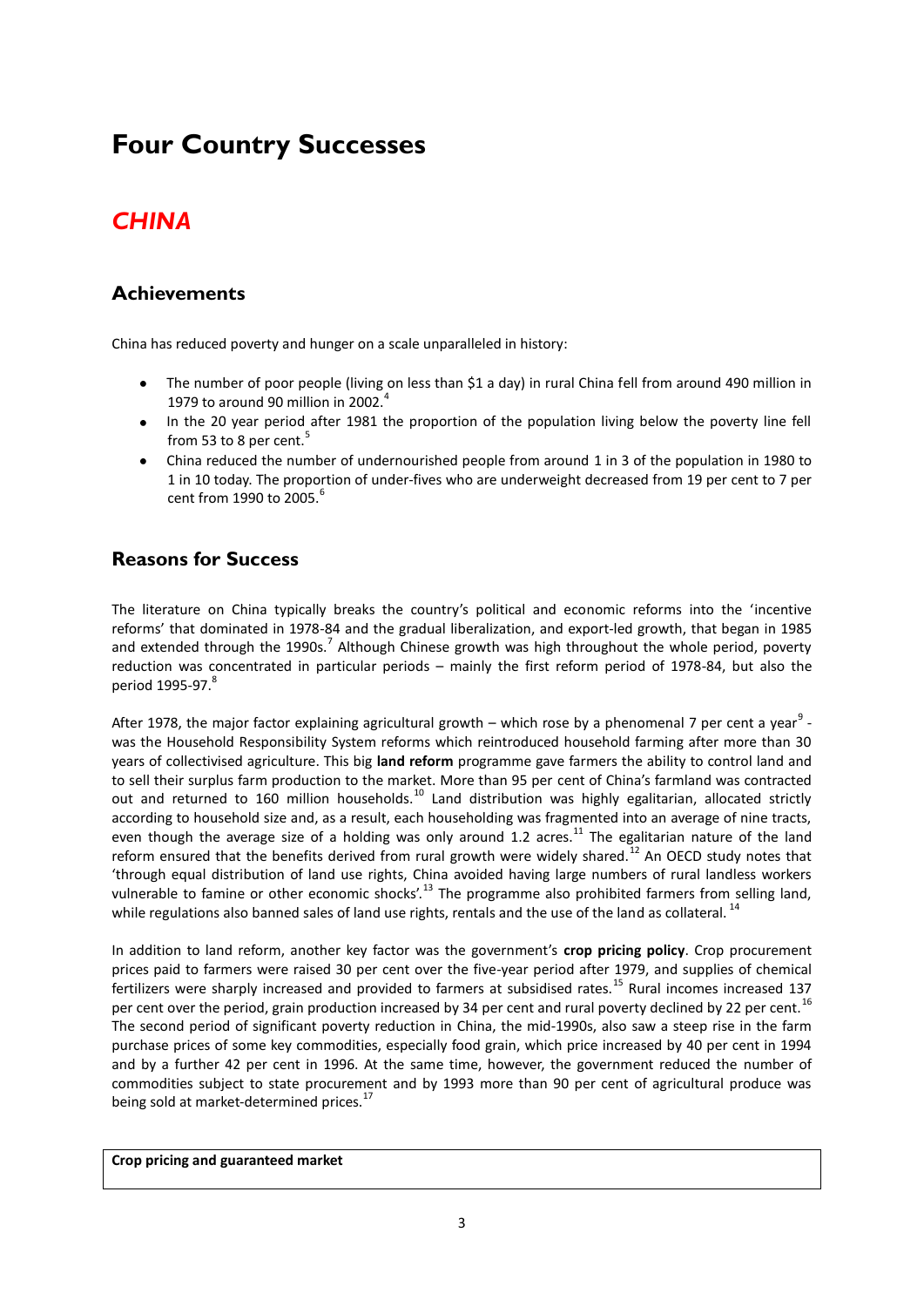A study for the International Food Policy Research Institute (IFPRI) notes that China's land reforms contrasted to other countries undergoing land reform where farmers' saw their input supplies and marketing chains disrupted. In China, however, farmers had a guaranteed market for a quota amount of their major crops at prices set by the state and the opportunity to sell their quota overproduction and non-quota products to the state at market prices.<sup>18</sup> Before the reforms, the Chinese government was the only legal purchaser of many key commodities, including rice. In the late 1970s, however, the government consistently raised the state procurement price for farmers' commodities while also allowing farmers to trade grain on free markets once they had fulfilled their delivery quotas to the state procurement system.<sup>19</sup> Thus in contrast to many postcommunist countries, China opted for a two-track approach, maintaining quotas and set prices for quota production while liberalizing markets for non-quota production and allowing markets to control prices for above-quota production of quota crops.<sup>20</sup>

A study for IFPRI concludes that there is broad consensus that the institutional reform creating the Household Responsibility System (HRS) land reform was the primary factor in the remarkable growth in agricultural output between 1978 and 1984, accounting for 40-60 per cent of that growth.<sup>21</sup> One study found that 49 per cent of this growth derived from the HRS and 46 per cent derived from increases in **inputs** (most importantly fertilizer applications, which were responsible for one third). Another study found that 78 per cent of productivity growth was attributable to the HRS and 22 per cent to **price increases**. <sup>22</sup> According to the FAO, after 1984, the primary engine of agricultural growth was labour-intensive technological change, in particular the use of **modern seed varieties and inputs** such as chemical fertilizers and irrigation. Annual growth in agricultural GDP was around 3-4 per cent and was sustained by public investment in rural infrastructure and in research and technology development.<sup>23</sup>

The gains in production and on-farm efficiency led to an **increase in the rural labour force** available for nonagricultural work in rural areas, a shift that fuelled a rapid process of industrial growth in rural China.<sup>24</sup> By 2000, rural non-farm enterprises – called township and village enterprises (TVEs) - had absorbed a quarter of the rural labour force and were contributing 30 per cent of GDP while farm households derived nearly half their income from non-farm sources.<sup>25</sup> The TVEs were the leading force behind rural economic development in China in the 1980s and 1990s. $^{26}$ 

Long-standing **government investment** also played a role. Another IFPRI study notes that 'even with the economic reforms that began in the late 1970s it would have been impossible to achieve rapid economic growth and poverty reduction without the past several decades of government investment'.<sup>27</sup> By 1997, spending on rural investment accounted for around 19 per cent of total government expenditures<sup>28</sup> - a figure much higher than in many developing, especially African, countries today. Using provincial level data for 1970- 97, the IFPRI study pinpoints government **spending on rural education** as having the largest impact on reducing rural poverty and regional inequality, while **spending on agricultural research and development** (ARD) had the largest impact on agricultural production growth and the second largest impact on poverty reduction.<sup>29</sup> China's ARD system expanded rapidly and by the early 1990s accounted for 18 per cent of developing countries total ARD expenditures.<sup>30</sup> Indeed, policy reforms promoting private investment were accompanied by breakthroughs in rice research which fostered the growth of a vibrant seed industry for hybrid rice; hybrid rice spread quickly and between 1978 and 2008 grew to account for 63 per cent of all land under rice cultivation. Its yield advantages helped China feed an additional 60 million people per year during that period, according to IFPRI.<sup>31</sup> Big investments were also made in **rural infrastructure**, especially roads and, even more, electricity – by 1996, 97 per cent of villages had access to electricity and more than 95 per cent of households had an electrical connection<sup>32</sup> - a further sharp contrast to some of the poorest developing countries today.

Three other features of China's success are important. First, China's central government adopted a permissive attitude towards **local experimentation** and the transmission of the lessons learned from those experiments into state-sponsored research institutions. Some analysts note a 'learning by doing' approach to reform, adopting new measures through experimentation rather than following a predetermined blueprint. Indeed, many of China's reforms were not implemented at the same time across the country, and reform has often been local in nature.<sup>33</sup>

Second, as well as promoting broad policy reforms, China also adopted a **direct approach to reducing poverty**, and formal poverty alleviation programmes were formulated from 1986. The government then pursued a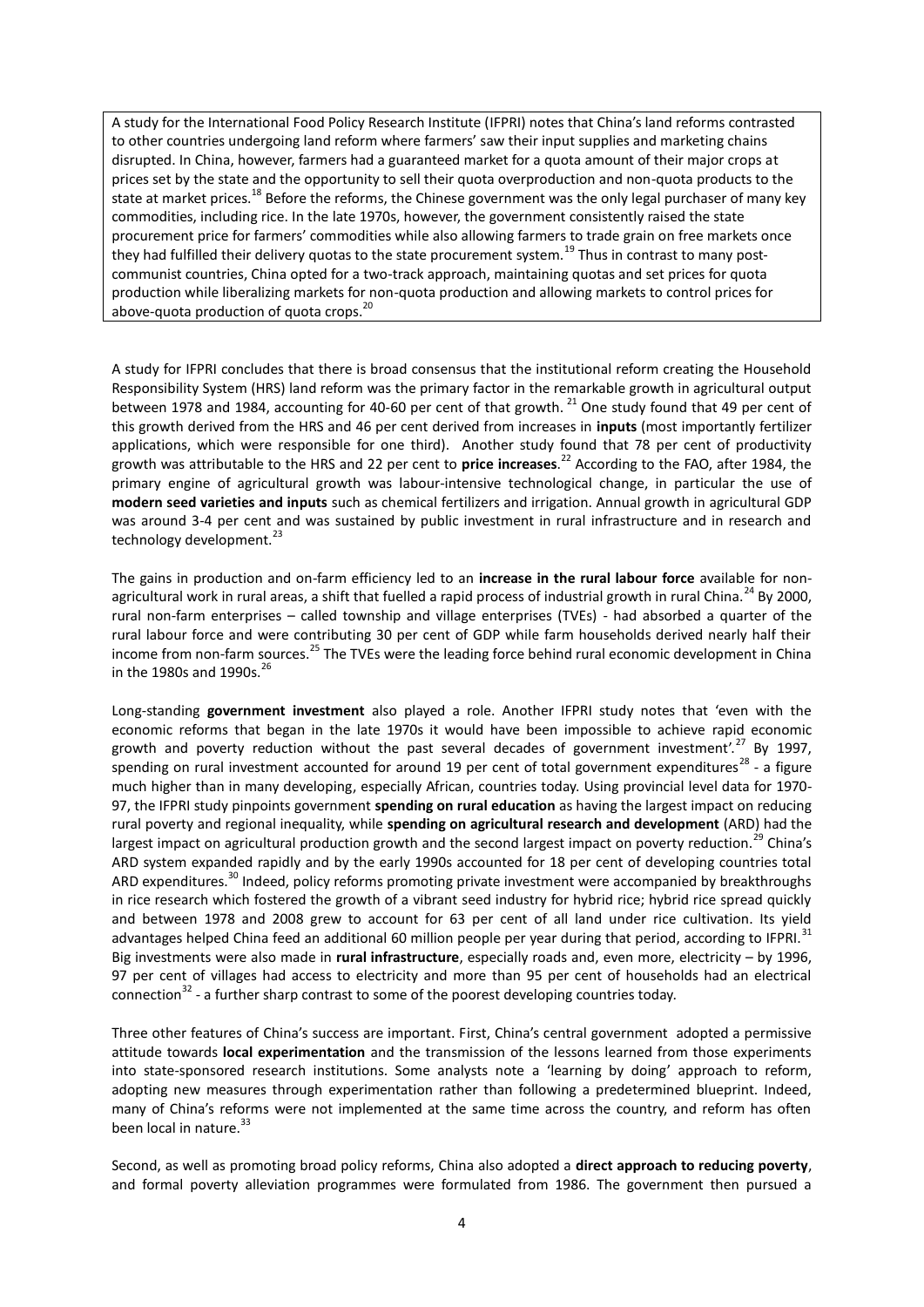strategy of 'regional targeting', alleviating poverty by developing regional or local economies. 'This strategy effectively wiped out large-scale poverty by developing poor areas' although it actually brought little benefit to the extremely poor in the poorest areas. After 1996, the government altered its strategy to one of targeting poor households directly in programmes such as food for work schemes.<sup>34</sup>

Third, it should be noted that the **boom in FDI** into China, which began in the 1990s, happened after the bulk of the poverty reduction had occurred. A World Bank study notes that 80 per cent of the FDI into China occurred after 1995 whereas two-thirds of the poverty reduction occurred in the period 1981-87.<sup>35</sup> Similarly, the bulk of trade reforms did not happen in the 1980s when poverty was falling rapidly but occurred later, especially from the mid-1990s in the lead up to China's accession to the WTO. Indeed, a World Bank study notes that 'trade reform had relatively little impact on poverty reduction or inequality'.<sup>36</sup>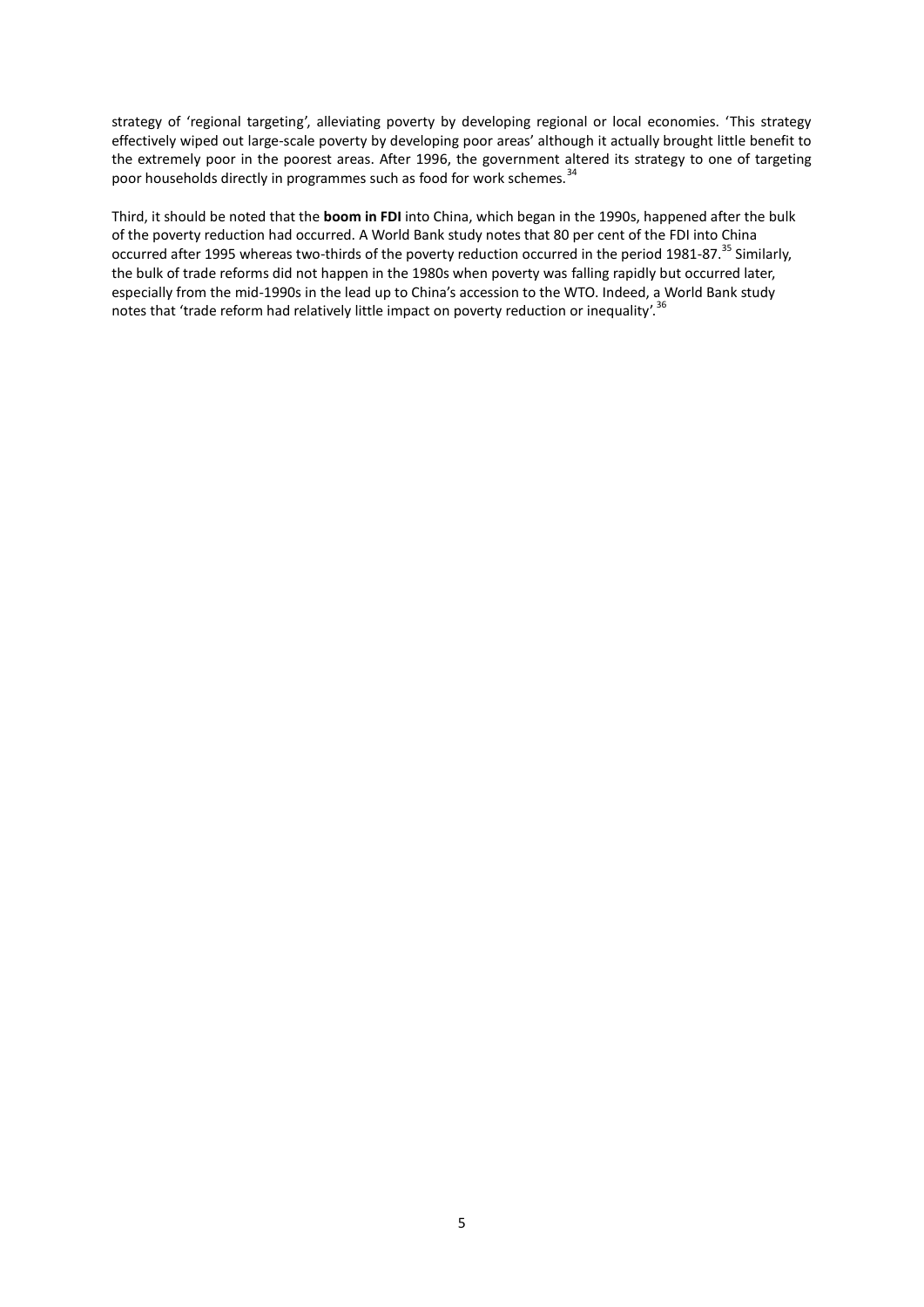### <span id="page-6-0"></span>*VIETNAM*

### <span id="page-6-1"></span>**Achievements**

Vietnam has made massive progress in combating hunger and poverty:

- During 1990 2001, Vietnam reduced the prevalence of under-nourishment from 31 to 17 per cent of the population and the number of undernourished people from 21 to 14 million.<sup>37</sup>
- The prevalence of poverty fell from 58 per cent in 1993 to 29 per cent in 2002 and to 16 per cent by 2006.<sup>38</sup>
- $\bullet$ Average daily calorie intake rose from 2,149 in 1990 to 2,556 by 2002 and the ratio of under-nourished children fell from around half to around a quarter during  $1993-2003$ .
- During 1989-92, the agriculture sector grew by 3.8 per cent a year and GDP grew by 7 per cent a year during 1993-2000.<sup>40</sup> By 1989 Vietnam had achieved national level food security, notably due to increased production of the staple, rice, and became the world's third largest rice exporter $^{41}$ . From 1995 to 2005 GDP per capita grew by 7 per cent a year and per capita income by 6 per cent.<sup>42</sup>

#### <span id="page-6-2"></span>**Reasons for Success**

From 1986 to 1993, in particular, Vietnam's *Doi Moi* ('Renovation') reforms fundamentally transformed the agricultural sector. The key reform  $-$  'Resolution 10' of 1988  $-$  de-collectivised agriculture by obliging agricultural cooperatives to contract land to individual farm households for 15 years (for annual crops) and 40 years (for perennial crops). Within a decade after the **land reforms** took hold in 1987, over 10 million households – more than 87 per cent of peasant households – had been allocated rights to use land covering 78 per cent of the country's land area. These reforms encouraged farmers to produce food staples, livestock and high-value crops far more productively and profitably.<sup>43</sup> Farm households were allowed to buy their own capital stock irrespective of the supply available from the cooperatives and thus buy animals, equipment and machinery.<sup>44</sup> The redistribution of agricultural land was the main element behind Vietnam's poverty reduction.<sup>45</sup> The incentives given to farmers to invest were critical. According to an FAO analysis, the major factor in explaining agricultural growth in this period was the dramatic increase in the quality of labour used for agriculture.<sup>46</sup> 'Put simply', the study for the FAO notes, 'people worked harder once they gained security of tenure and the right to make their own production and marketing decisions'.<sup>47</sup> In 1993, further land reform ensued in the form of a Land Law that extended land use rights to 20 years for growing annual crops and 50 years for growing perennials.

#### **Land reform**

In Vietnam, as in China, one reason for success was the egalitarian nature of the land reforms. Land was distributed according to the number of family members, in order to ensure that each household had enough land to meet its subsistence requirements.<sup>48</sup> There were restrictions on the maximum amount of land that could be held by households – 3 hectares for per farm in the Red River Delta and 5 hectares in the Mekong Delta for annual crops, for example.<sup>49</sup> The egalitarian nature of the land reform created a social safety net guaranteeing livelihoods for the rural population.<sup>50</sup> Another important aspect of the reform was the intention to create gender equality in land tenureship with the names of both husband and wife appearing on the land use right certificate.<sup>51</sup>

In the first period of reform, transfers of agricultural land were restricted mostly to members of the local community; in 1993, the exchange, transfer and mortgaging of land use rights was permitted, but still with restrictions on the size of land ownership.<sup>52</sup> Although egalitarian, there were also drawbacks in this approach – tenure was, and is, still only guaranteed for a limited duration, which can have the effect of discouraging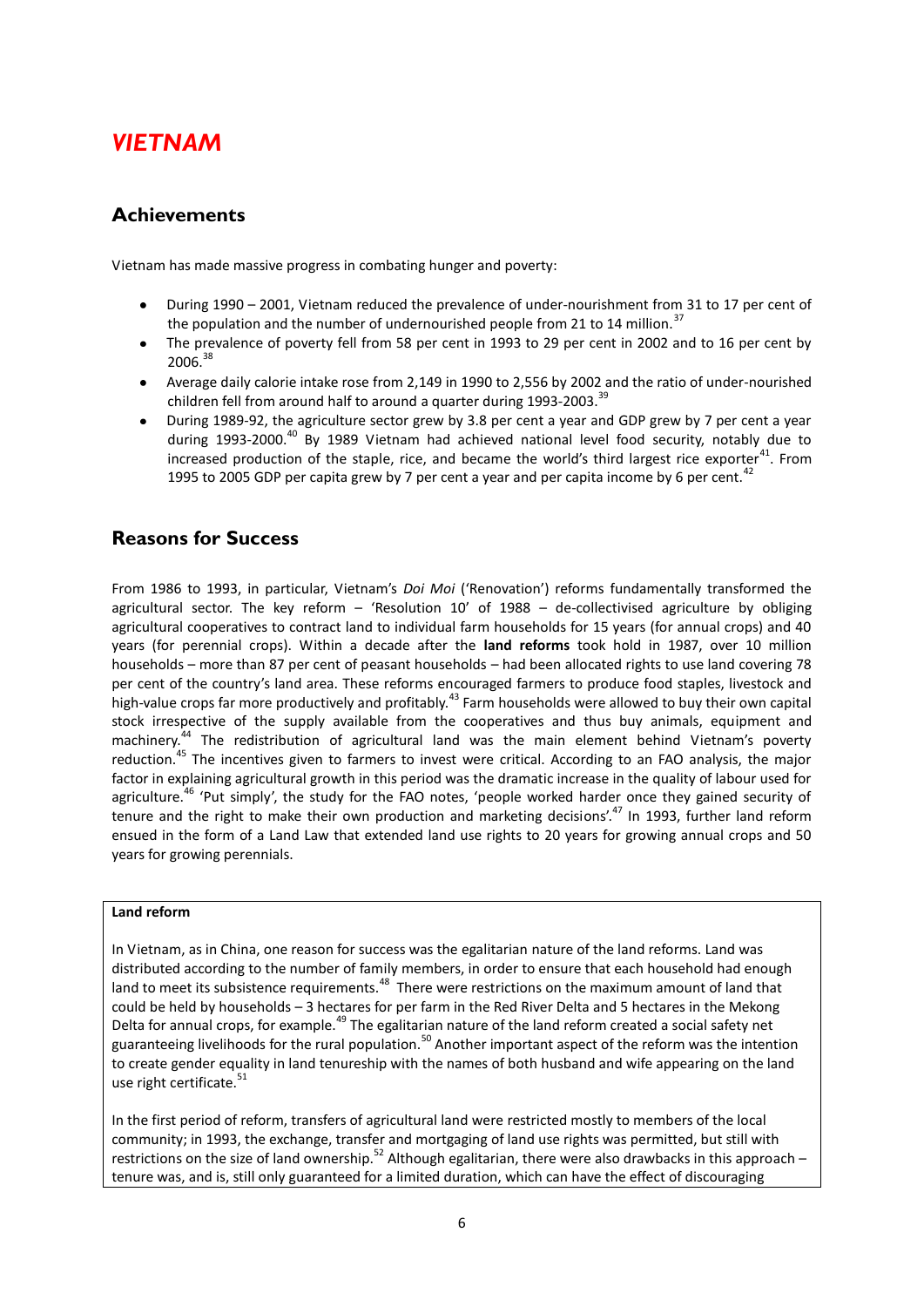#### household investment in the land.<sup>53</sup>

As in China, another key element of the reforms was **crop pricing**. During 1987-91 price liberalization was carried out and by 1989, the policy of compulsory government procurement of farm products was eliminated and private traders were allowed to purchase directly from farmers; prices previously set by the state were allowed to be set by producers and customers.<sup>54</sup> However, the major exception was rice, where the government continued to intervene by raising prices if the market price fell below production costs during good harvests; it intervened by purchasing rice at set prices, by specifying a maximum price in certain markets and by accompanying rice export quotas with (until 1998) export taxes.<sup>55</sup> The government also established in 1993 a Price Stabilisation Fund to provide finance for stockholding certain crucial food commodities.<sup>56</sup>

Export quotas on certain agricultural goods such as tea and coffee were gradually abolished after 1991, except on rice again, which quota actually increased. In 1988 tariffs began to replace quantitative restrictions on trade and the government ceased its exclusive control of foreign trade.<sup>57</sup> This, alongside increased production, helped boost **agricultural exports**, which also contributed significantly to Vietnam's economic success. From 1995 to 2004, rice exports doubled, and coffee and rubber exports both trebled.<sup>58</sup> By 1999 still only 4 per cent of rice exports were exported by private enterprises and rice export quotas were dismantled only in 2000, with the government continuing to restrict rice exports when the domestic rice rose.<sup>59</sup> Thus Vietnam only partially and gradually dismantled controls on economic activity and allowed agricultural exports to become a driver of growth.<sup>60</sup>

#### **Growth in production and productivity**

Average output of cereals per hectare in Vietnam rose from 3.2 tonnes in 1990-94 to 4.4 tonnes in 2000-04.<sup>61</sup> From 1990 to 2004 per capita agricultural production increased 71 per cent and food production rose 64 per cent. Production of the main staple, rice, doubled between the late 1980s and 2004, and the country moved from being a net importer to a net exporter. By 2003, the volume of cereal exports was three times larger than cereal imports.<sup>62</sup>

One study attributes 28 per cent of Vietnam's agricultural growth during 1986-2005 to **fertilizer inputs**, 23 per cent to labour, 18 per cent to increased land cultivation and 14 per cent to use of water pumps.<sup>63</sup> A study for the FAO notes that although some agricultural growth is explained by extending the area of agricultural land (which rose by 41 per cent during  $1985-2002^{64}$ ), 'the major reason for the increase in total agricultural output in the past 20 years has been **increased input usage**', meaning more intensive use of labour, particularly in the application of chemical fertilizers and widespread use of Integrated Pest Management systems. Fertilizer usage per hectare expanded threefold between 1985 and 2002, with the most rapid increase in usage following the 1993 Land Law. The 'more intensive investment in improved soil fertility is clearly related to the reforms enhancing farmers security of tenure over the land'.<sup>65</sup>

A range of other policies were also important. The government provided a range of **input subsidies** during the 1990s. Fertilizer importers had access to subsidised credit and subsidies were also provided for seed imports and seed multiplication. The cost for farmers using water for irrigation was subsidised (along with half the costs of irrigation maintenance and operations), credit was provided at subsidised rates to poorer farmers and farmers were charged for electricity at lower prices than in other sectors.<sup>66</sup> Vietnam also managed to improve the efficiency of fertilizer distribution in the 1980s through increased competition among state-owned enterprises rather than through privatization and liberalization.<sup>67</sup> The Vietnamese government also spent considerably on **agricultural research**, training agricultural technicians and agricultural infrastructure such as upgrading irrigation and drainage systems, and also maintained stocks of rice and maize for food security.<sup>68</sup> Investments in **rural infrastructure** have irrigated over 80 per cent of paddy land, provided electricity to around 70 per cent of communes and roads to over 90 per cent of communes.<sup>69</sup>

It is hard to gauge the contribution of **subsidised credit** to poverty reduction. The reforms involved the promulgation of a range of decrees, such as the 1993 decree concerning credit for extended agricultural and rural development.<sup>70</sup> Access to credit for individual farmers became available in 1991 when the Agricultural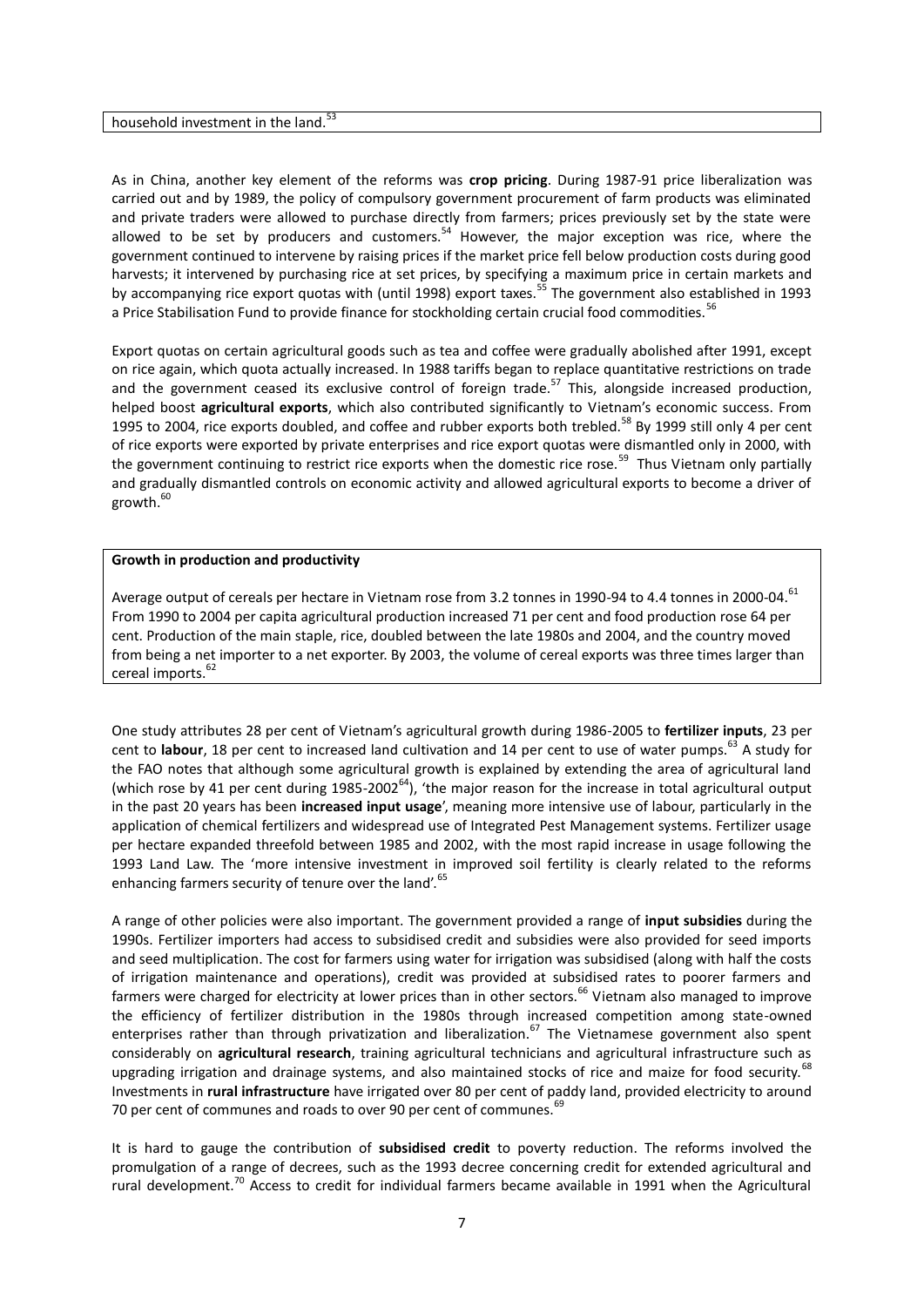Bank of Vietnam was allowed to lend directly to households.<sup>71</sup> The Vietnam Bank for Social Policies, which was established in 1995, consolidates all governmental programmes that lend to the poor, and provides subsidised credit without requiring formal loan collateral. (Loans sizes have been limited to US\$1,000 for household business purposes).<sup>72</sup> The credit available to farmers quadrupled in the second half of the 1990s. However, most credit was available to the better-off households and formal credit remained limited for many households.<sup>73</sup>

A report for the US Department of Agriculture notes that the early land reforms were complemented by 'government service support in the form of introducing new crop varieties, improving accessibility to extension services and subsidizing the credit system'.<sup>74</sup> Of these factors the report argues that 'during the last decade, most of the agricultural growth was the result of the adoption of new technologies, in particular the **adoption of new crop varieties**.' <sup>75</sup> This is disputed in other studies, however, which note that by 2005, only around 35 per cent of the total rice area was cultivated with high-yielding modern seed varieties.<sup>76</sup>

Productivity growth does not appear to be explained by increasing **mechanisation**. Farming remained highly labour-intensive and mechanisation remained low – by 2001, less than 2 per cent of Vietnamese households had tractors and only 28 per cent had water pumps for irrigation (the most common type of machinery in use in Vietnam).<sup>77</sup> Neither do improved **extension services** appear to have played much of a role in Vietnam's success, according to some studies, although the government did enact a decree in 1993 promoting their development. Extension services were not well-advanced and the cooperatives, which were largely responsible for extension services, frequently had a bureaucratic approach not well-adapted to meet farmers' demands.<sup>78</sup> However, this view is disputed by an FAO analysis, which notes that a proactive agricultural extension policy introduced improved practices for rice production, pest management, horticulture, small-scale irrigation and aquaculture.<sup>79</sup>

Studies also tend to dispute the importance of the level of **government spending**. In 2000, agriculture spending amounted to around 12 per cent of the Vietnamese government's budget<sup>80</sup> - a relatively high level. However, a study for the FAO concludes that 'revival of the household sector was a crucial element in the success of the reforms. The growth effect was achieved, not through increased investment, but through institutional reorganisation that raised the productivity of labour, reduced the costs of restructuring and enabled necessary macroeconomic adjustments (reduction in the budget deficit) without leading to economic collapse'.<sup>81</sup>

Later poverty reduction also resulted from Vietnam's investment in a **nationwide social security system**, which provides financing for health care, pensions and support for the unemployed. Vietnam has a range of social protection programmes providing cash transfers, subsidised access to credit or access to services, which have consolidated and deepened the earlier gains made by changes in agricultural policy.<sup>82</sup> A number of targeted programmes directly benefit poor and vulnerable people, including ethnic minorities in remote parts of the country.<sup>83</sup> The government's National Plan of Action for Nutrition of 1995-2000 – the first national nutrition strategy approved in Vietnam – has contributed to the improvement in people's nutrition.<sup>84</sup> The Hunger Eradication and Poverty Reduction (HEPR) programme, in place since 1992, has also contributed, focusing on infrastructure support for poor communes, health care, credit and agricultural extension.<sup>85</sup>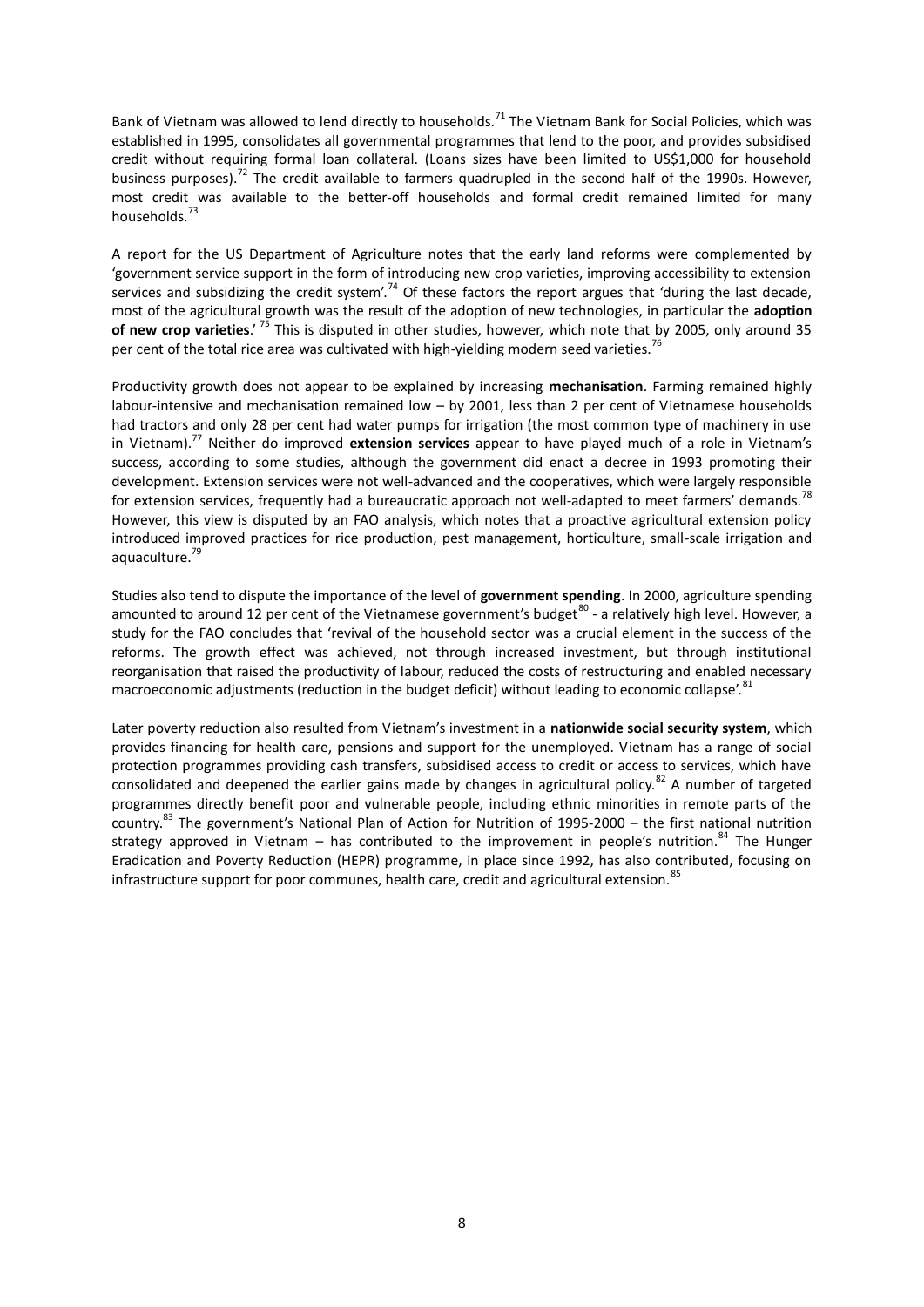### <span id="page-9-0"></span>*GHANA*

#### <span id="page-9-1"></span>**Achievements**

Ghana has somewhat more quietly (in the eyes of the world) achieved even more progress in reducing hunger than China or Vietnam, by some accounts:

- The proportion of under-nourished people in Ghana fell from 64 to 12 per cent from 1979 to 1998  $\bullet$ the largest fall experienced by any developing country in the past two decades, according to one FAO study.<sup>86</sup> Other figures show that Ghana reduced the proportion of undernourished people from 27 per cent in 1990 to 5 per cent in 2005 - the lowest proportion of any sub-Saharan African state.<sup>87</sup>
- The number of people consuming less than the nutritionally required level declined from 13 million in 1992 (80 per cent of the population) to 4 million in 2004 (less than 20 per cent).<sup>88</sup>
- Poverty (measured as less than \$1 a day) fell from 52 per cent in 1992 to 40 per cent in 1999 and to 28  $\bullet$ per cent in 2005 – probably the best record in poverty reduction in Africa in the last 20 years.<sup>89</sup> Urban poverty is just over 10 per cent (less than one third of the rate in 1991) while rural poverty was still around 39 per cent in 2005.<sup>90</sup>
- Food supply per capita has increased from around 1,600 kcal a day to above 2,600 a day today, a level  $\bullet$ which makes the country largely self-sufficient in staples.<sup>91</sup>

#### <span id="page-9-2"></span>**Reasons for Success**

Ghana's success is far less analysed, with less agreement on explanations, than either China or Vietnam. At a basic level, some analysts argue that poverty reduction has been driven mainly by growth in earnings from non-farm sources<sup>92</sup>; others that it is driven by agricultural growth<sup>93</sup>. Agricultural growth has certainly been impressive, averaging above 5 per cent a year over the past 25 years, ranking Ghana among the top five performers in the world.<sup>9</sup>

A report for the FAO notes that most of the reduction in hunger and increase in the dietary energy supply of Ghanaians is explained by an expansion in maize, cassava, yam and plantain production, in turn mainly due to expansion of cultivated land, the latter driven by increased market access for farmers to sell their produce.<sup>95</sup> Other studies also suggest that land expansion is the main explanation for increased staple production; arable land in Ghana has more than doubled in size since 1980.<sup>96</sup> There is, however, a dispute over what productivity gains have been made in Ghana; some see these as low and disappointing since Ghana's farmers still make little use of farm inputs<sup>97</sup>; others, such as a study for the US Department of Agriculture, argue that maize yields increased by 36 per cent during 1990-2003 (with production doubling) and that cassava yields grew by 51 per cent (leading to a more than threefold increase in production). In this view, Ghana's increased food production during the 1990s is explained largely by adopting **high yielding varieties** of maize and cassava, the main sources of food for the poor.<sup>98</sup>

Farm production increases have resulted in the emergence of more village-based processing plants, processing cassava for example, and a diversified portfolio of new export crops, especially horticultural exports, which have rapidly expanded, benefitting smallholders, especially those growing pineapples, the most important of such crops. Some export crops are produced by contracted farmers on out-grower schemes; one recent report argues that Ghana offers a good example of how small farmers can be connected successfully with domestic and export markets.<sup>99</sup>

Underpinning these changes has been the **economic reform process** that began in 1983 and which restored incentives to farm production, including devaluation of the cedi (which helped to boost cocoa exports), control of inflation, removal of commodity price controls and partial liberalisation of the cocoa marketing system.

Increased **production and exports of cocoa** explain much of the poverty reduction in Ghana. The proportion of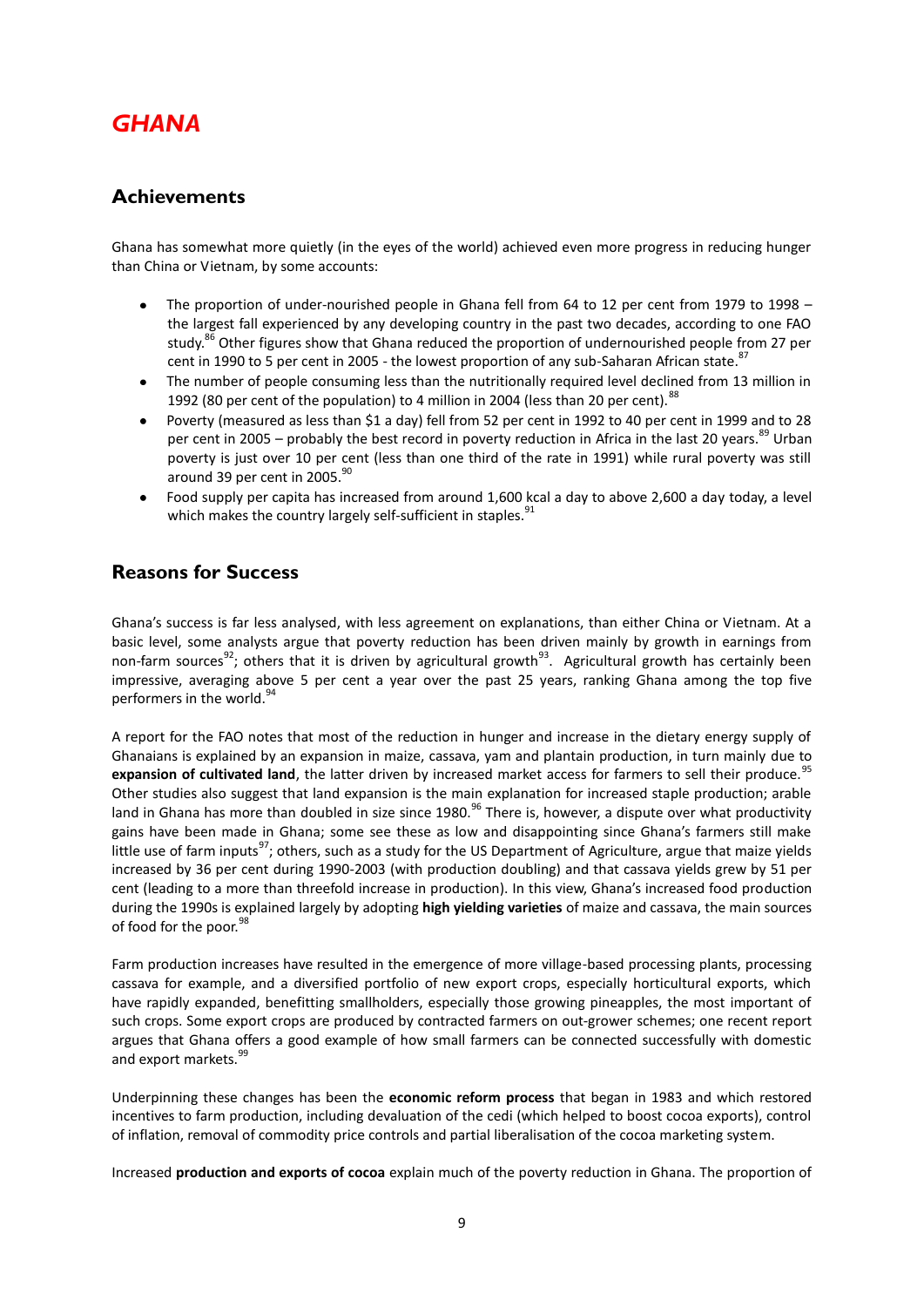cocoa farmers in poverty has fallen from 60 per cent in 1991 to 24 per cent in 2005 – a faster decline than the general decrease of 52 to 28 per cent over the same period.<sup>100</sup> Cocoa exports have quadrupled since the mid-1980s due to both area expansion and yield improvements.<sup>101</sup> Devaluation of the cedi in the 1980s made cocoa<sup>1980</sup>s made cocoa<sup>1980</sup>s made cocoa<sup>1980</sup>s made cocoa<sup>1980</sup>s made cocoa<sup>1980</sup>s made cocoa<sup>1980</sup>s made cocoa<sup>1980</sup> exports more competitive while the state-run marketing board cut staff levels and introduced competition in internal marketing with licensed buying companies set up to compete with the state-owned buying company. These reforms helped cocoa farmers increase incomes, receiving a higher proportion of the export price.<sup>102</sup> In recent years, growers have also benefitted from an increased global cocoa price. The cocoa sector has only been partially liberalised, however: the government provides fertilizer subsidies and sprays cocoa farms with pesticides free of charge, alongside providing widespread training for cocoa farmers in the safe use of pesticides. Moreover, the government buys farmers' entire cocoa output at a set price, providing them with a guaranteed market. In 2010, for example, the Ghana Cocoa Board purchased 632,000 million tonnes of cocoa and paid farmers a minimum guaranteed price of 70 per cent of the net FOB export price.<sup>103</sup>

Support to cocoa farmers is far greater than that given to Ghana's food crop farmers. The National Food Buffer Stock Company was established in 2010 and purchased and stored in that year just 6,949 MT of rice and 416 MT of maize, for example.<sup>104</sup> Food crop farmers are the poorest people in Ghana, especially in the north of the country. Indeed, the FAO report referred to above notes that food crop farmers have seen only a marginal improvement in their economic welfare.<sup>105</sup> Poverty reduction in Ghana has centred on certain groups, and indeed on certain geographical regions. Dramatic falls in poverty have taken place in urban areas, among private sector formal employees and among export farmers, especially cocoa farmers in the south and central regions.<sup>106</sup>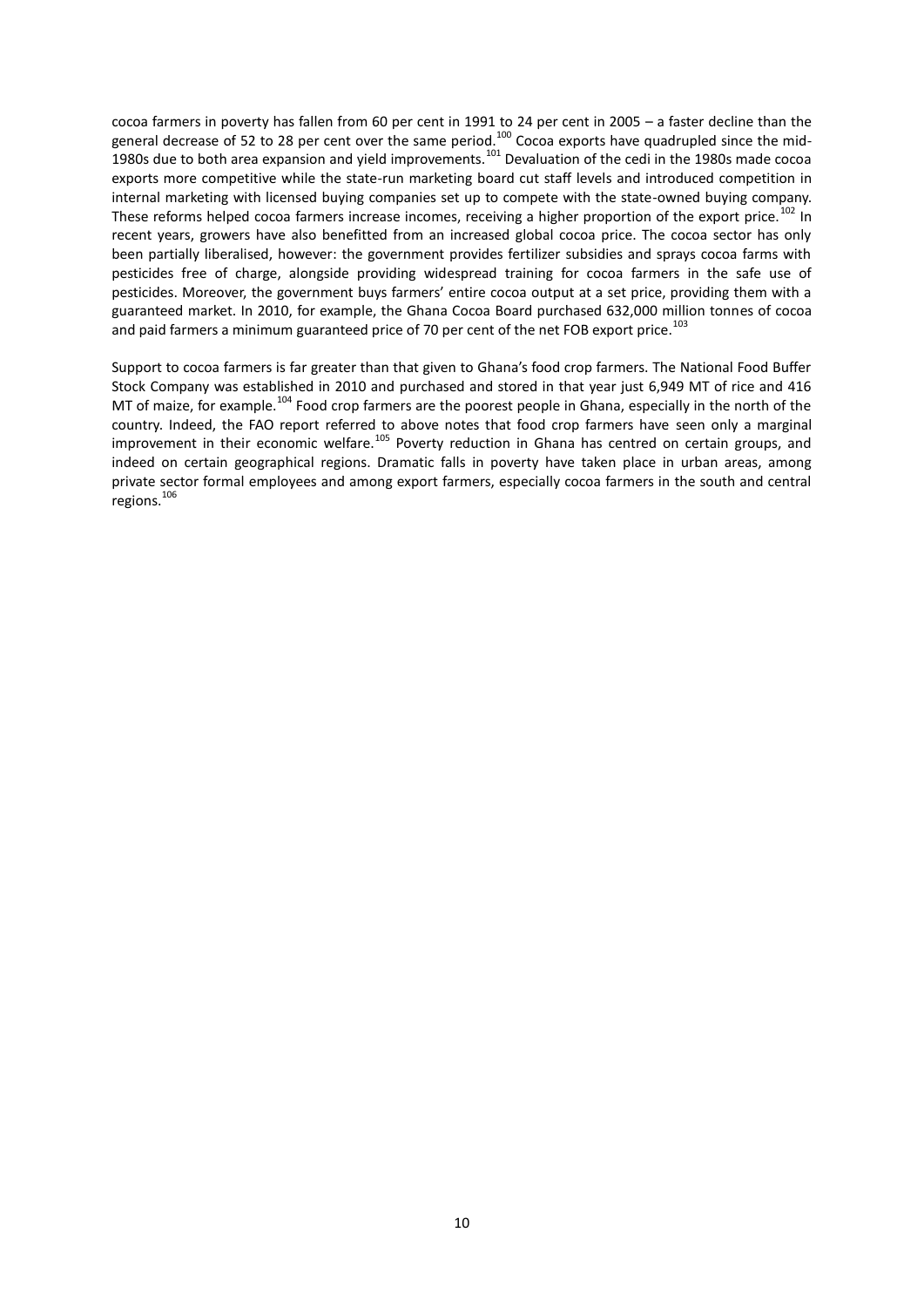### <span id="page-11-0"></span>*BANGLADESH*

### <span id="page-11-1"></span>**Achievements**

Bangladesh is not a success story to the same extent as the other three countries considered here, but has still made considerable inroads into hunger:

- Bangladesh has reduced the proportion of undernourished people from 41 per cent in 1995 to 27 per cent in 2005 (although the numbers have decreased only marginally, from 44 to 42 million).<sup>107</sup>
- The percentage of the population living in poverty fell from 51 per cent in 1995 to 40 per cent in  $\bullet$ 2015.<sup>108</sup> Other figures show a reduction in poverty from 67 to 50 per cent between 1990 and 2008.<sup>109</sup>

There have been significant successes in combating under-nutrition:

- Between 1991 and 2004 before the recent food price crisis set back years of progress the  $\bullet$ proportion of the population below the minimum level of dietary energy consumption fell from 36 to 27 per cent. $^{110}$
- $\bullet$ Over the past 15 years Bangladesh has recorded some the world's best progress in reducing underweight rates among children under five. During 1989-2007, the proportion of underweight children has fallen from 66 to 46 per cent and for children with severe stunting from 28 to 16 per cent. 111
- Infant and maternal mortality has improved significantly, with the under-five mortality rate falling from 106 per 1,000 live births in 1996 to 61 in 2007, and ante-natal care coverage doubling during 1990- 2007. <sup>112</sup>

#### <span id="page-11-2"></span>**Reasons for Success**

Bangladesh's improvements in food production and food security over the past 15 years are mainly explained by a mix of widespread social protection programmes and improved agricultural performance.

Bangladesh is promoting around 30 **social protection programmes**, involving over a dozen government ministries, within the context of a national food and nutrition policy which aims to ensure food security for all. Social safety nets currently make up around 13 per cent of the national budget.<sup>113</sup> A key programme is the Public Food Distribution System, which provides food or cash-based transfers to poor and vulnerable groups. The Food for Education programme, set up in 1993, transfers food to low income families upon enrolment of their children in primary school, and has been shown to have increased school attendance.<sup>114</sup> These programmes have promoted food security but also suffer from problems; notably, only around 40 per cent of eligible households are covered by any of the programmes and thus they do not reach many of the long-term poor. 115

As regards agricultural policies, Bangladesh has managed to more than double the **production of cereal grains** since it became independent in 1971.<sup>116</sup> Other policies that have contributed to increased food production and food security include improved farmers' **access to credit**, the provision of **extension services**, **government rice procurement** and **input subsidy programmes**. <sup>117</sup> IFPRI studies notes that increased food productivity in Bangladesh is mainly due to the proliferation of a simple **irrigation** technology – shallow tubewells – together with increased use of **high yielding rice**. The rice, known locally as *boro* rice, amounted to 61 per cent of the country's rice cultivation by 2008 and now feeds around 22 million people; IFPRI argues that it is 'the major factor' behind the country's reduction in poverty by around 1 per cent per year during the 1980s and 1990s.<sup>118</sup> The increasing use of irrigation equipment, such as low-lift power pumps and shallow tubewells, was enabled by the government's liberalisation of imports of such inputs in the 1980s. The land area irrigated rose from 2 million ha in 1988 to 5 million ha in 2009, with shallow tubewells accounting for 85 per cent of the increase.<sup>119</sup>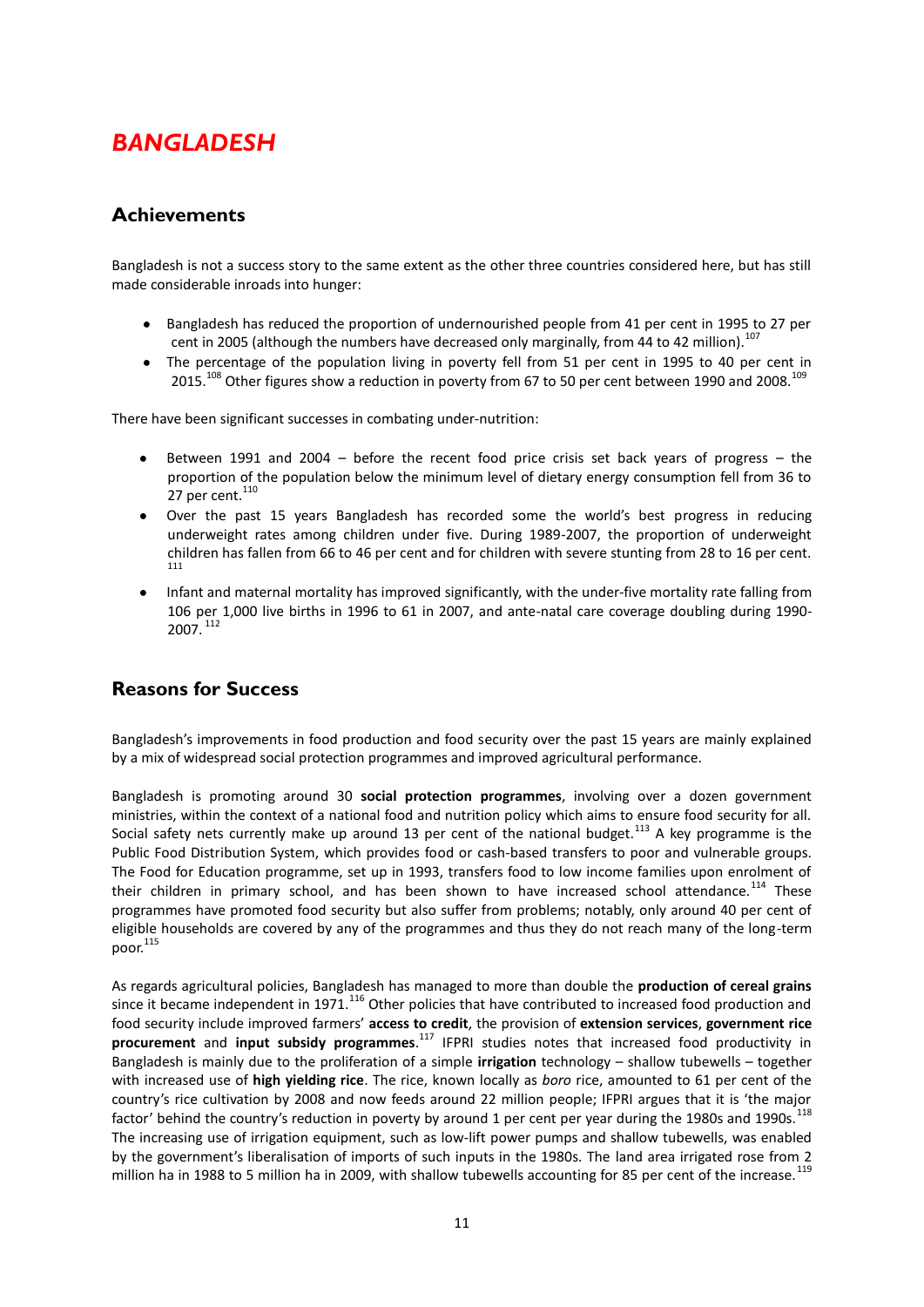These seemingly minor reforms, IFPRI argues, stimulated the rapid growth of irrigated dry-season farming, which subsequently grew to account for 90 per cent of the increase in rice production in Bangladesh between 1988 and 2007.<sup>120</sup> The policy changes increased the proportion of farms owning shallow tubewells from 5 per cent in 1988 to 22 per cent in 2007, although most were, and are, in the hands of larger landowners. There are also other major downsides to the expansion of *boro* rice cultivation such as the associated heavy use of chemical pesticides and over-exploitation of groundwater.<sup>121</sup>

The high degree of **civil society involvement** in designing and implementing anti-poverty interventions is a remarkable feature of Bangladesh's recent history.<sup>122</sup> Government and civil society organisations have implemented many interventions designed to help people move out of poverty. The **micro-finance** movement is well recognised as one of the most significant factors contributing to poverty reduction in Bangladesh.<sup>123</sup> The Grameen Bank, which is essentially owned by the poor, has a network of services covering 76,000 villages across the country, with 7 million borrowers, 96 per cent of whom are women.<sup>124</sup> Indeed, most families in rural Bangladesh can now access micro-finance. However, a recent household survey found that only 18 per cent of people cited micro-finance as being the main cause of improvements in their livelihoods – the most important causes cited by villagers derived from small business activities, land assets and livestock.<sup>125</sup> Some other studies suggest that although micro-finance in Bangladesh has helped the poor raise their food consumption and reduce extreme poverty, 'the aggregate poverty reduction effects are not quite substantial to have a large dent on national level aggregate poverty'. To exhibit a stronger impact on poverty reduction, micro-finance schemes would need to go beyond the provision of financial services and help borrowers improve their productivity and income.<sup>126</sup>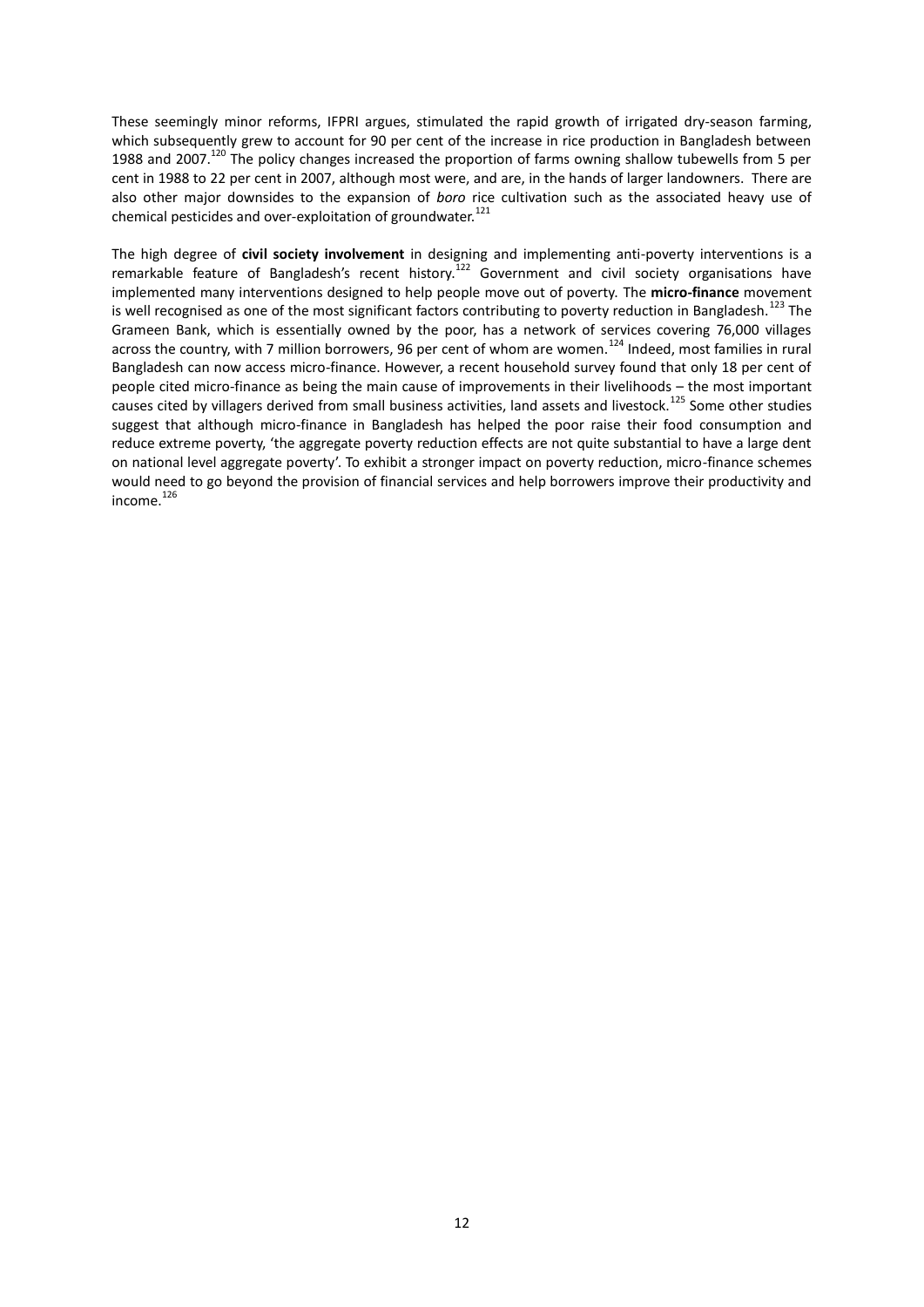## <span id="page-13-0"></span>**A selection of analyses from the literature**

Here is a selection of studies focused on analysing the reasons for success in agriculture and in reducing hunger.

The FAO's report *Pathways to Success: Success Stories in Agricultural Production and Food Security*, analyses Armenia, Brazil, Nigeria and Vietnam, and concludes that certain factors are generally present in all successful countries:

- Creating an enabling environment for economic growth and human well-being  $\bullet$
- Reaching out to the most vulnerable and investing in the rural poor
- Protecting gains  $\bullet$
- Planning for a sustainable future<sup>127</sup>  $\bullet$

IFPRI's 2009 book, *Millions Fed: Proven Successes in Agricultural Development*, which reviews examples of agricultural success around the world, highlights eight factors:

- Sustained investment in agricultural research and development, such as in crop breeding or updating  $\bullet$ farmers' traditional soil and water management practices. 'The critical role of long-term public investment in science and technology plays out across the entire developing world'.
- $\bullet$ Complementary public investments in irrigation, rural road networks, rural education, market infrastructure and regulatory systems. 'Long-term public investment in the building blocks of agricultural development is a necessary condition for success and is evident in each and every success case'.
- Creating 'private incentives' and putting in place policies that encourage farmers to invest in  $\bullet$ agriculture and ensuring markets provide timely, accurate price signals to private sector actors.
- Partnerships among diverse actors (research institutes, government agencies, private companies)
- Good timing for policies and 'gradual reforms' undertaken on a step by step basis on the basis of calculations on losses and benefits, and with support provided to those affected by the reforms.
- Experimentation at local level, allowing mistakes to be learnt, and pursuing incremental approaches to  $\bullet$ scaling up. 'Creating space for local experimentation and innovation is a critical means of generating big bangs from incremental changes'.
- Community involvement and grassroots participation, in consultations, policy deliberations, scientific  $\bullet$ research and experimentation; 'similarly, involving local practices, customs and knowledge in an intervention are the seeds of big success'.
- Leadership, often requiring individual champions to publicly push the issue and to mobilise political or financial capital.<sup>128</sup>

### *Successes in Asia*

A **range of studies show that the Green Revolution in Asia** after the 1960s - which successfully increased grain production but had large adverse effects on the environment and inequality - was characterised by heavy government intervention in providing subsidies, building infrastructure and providing guarantees for credits.<sup>129</sup> Improvements in agricultural productivity in Asia were stimulated by government investment in rural infrastructure, agricultural research and extension, irrigation and price incentives. Rice growing was kept profitable through subsidies, virtually free irrigation water, price support and stabilization programmes and well-developed rural infrastructure that ensured low marketing costs.<sup>130</sup> Asian governments used price stabilization as a major policy instrument during the Green Revolution, stabilizing food prices in general and rice prices in particular. 'Pro-poor economic growth and stable rice prices were the recipe for food security in Asia' and most Asian countries increased the level of protection of their rice farmers from the 1970s to the mid-1990s.<sup>131</sup> This policy involved procuring staples on the government account, holding public stocks and distributing public stocks though public distribution systems or in open market operations to consumers.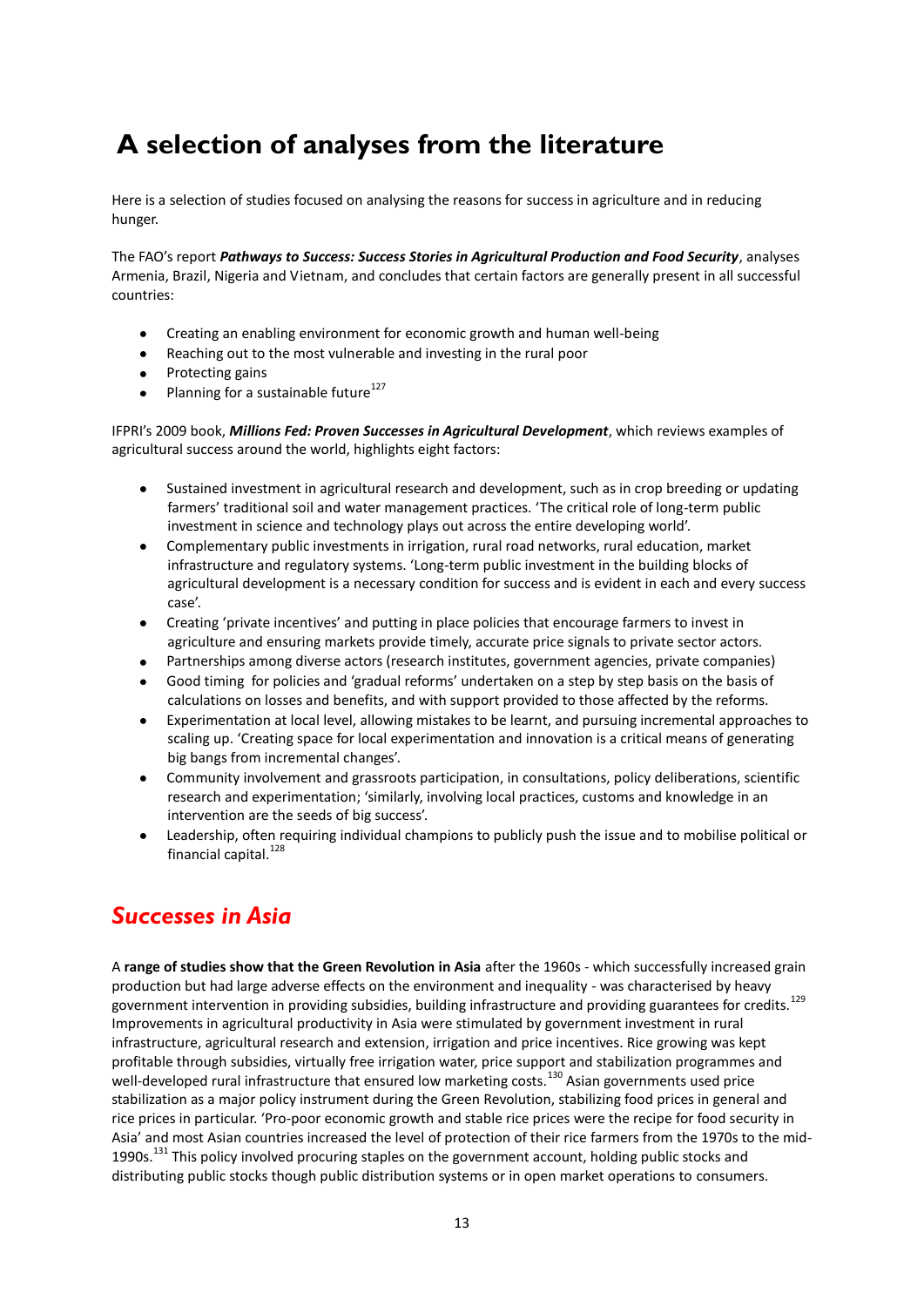## *Successes in Africa*

FAO's recent briefing paper '**Africa's Food Security: Learning From Success**' considers three successful cases of hunger reduction: the NERICA improved rice seed variety; the increased promotion of cassava into a much more important food security crop; and the increasing use of hybrid maize varieties in East and Southern Africa. All three examples are qualified successes only. For example, the study notes that NERICA has resulted in improved rice productivity but that farmers have limited access to it and that 'failure to protect farmers against liberalization and high input costs are likely to dampen the potential benefits that the adoption of new technologies like NERICA can offer'.<sup>132</sup> The study outlines several implications for policy makers:

- Farmers need to be supported by 'improving access to productive inputs such as seed and fertilizer'
- Productivity improvements in rice through NERICA 'can only be maximised where domestic rice markets are protected from cheap rice imports'. This means that 'balancing the need for open rice markets with the demand to build domestic rice capacity should be a priority for governments in the medium-term'. Governments should continue promoting agricultural research and the 'expansion' of extension service provision.
- Nigeria's success in cassava processing was largely the result of a positive relation between the public and private sector 'with the government taking a proactive role in engaging small and large scale processing industries'.  $^{133}$

IFPRI's 2010 book *Successes in African Agriculture: Lessons for the Future*, includes case studies of cassava, maize in East and Southern Africa, cotton in West Africa, horticulture exports from East Africa and dairy production in Kenya. It concludes that there are 'two key determinants of outstanding agricultural performance':

- 'Sustained investment in research and development over time', which also requires 'effective  $\bullet$ extension, input supply and credit systems that enable farmers to access needed inputs such as improved seeds or breeds of animals, planting materials, fertilizers and veterinary medicines'
- favourable market incentives for farmers and agribusiness, which means 'good macro, trade and  $\bullet$ agricultural sector policies that do not discriminate against agriculture, sufficient infrastructure... and marketing and pricing policies that encourage private trade, storage and processing'.

Where agriculture has performed poorly, either or both of these factors tends to be absent, the study notes. But they also need to come together in a coordinated way – the availability of improved technologies matters little if farmers cannot access key inputs, for example. Thus 'effective public institutions are a prerequisite for coordinating agricultural development strategies'.<sup>134</sup>

Finally, a 2005 literature review by Steve Wiggins of IDS entitled '**Success Stories from African Agriculture: What are the Elements of Success?**', outlines three common features of successful agricultural growth:

- Population density frequently correlates positively with agricultural development (such as in the well- $\bullet$ known case of the upper areas of Machakos, Kenya, where fast population growth was accompanied by farmers investing in their land, making the area relatively prosperous)
- Farmers having access to markets comes out strongly as a driver of growth: farmers will not produce a  $\bullet$ surplus unless they can sell their produce at good prices
- $\bullet$ Successful changes within farming systems tend to be marginal and build on the existing structure of farming by households working small holdings on land held under customary tenure systems – rather than being revolutionary. In response to forces of population pressure and market demand, farmers change their cropping systems or make small investments in inputs or irrigation. With only a few exceptions, large-scale public investments in specific agricultural projects often fail, since they try and change too much too quickly and run into obstacles.<sup>135</sup>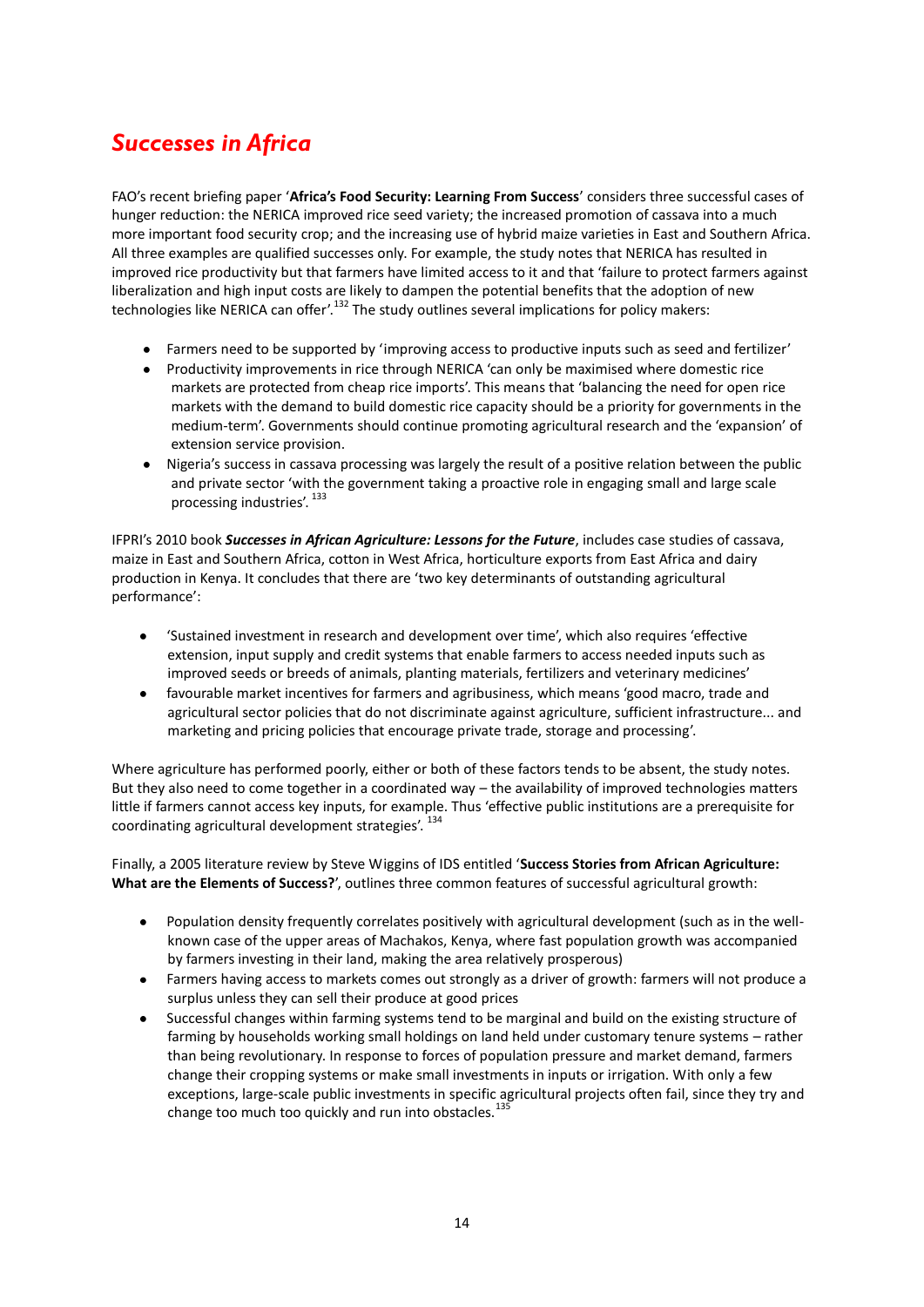### *Major Challenges Remaining*

Major challenges remain in all four countries in addressing hunger. In China, the key challenges include rising income inequalities, major environmental degradation through over-use of chemicals and high levels of undernutrition, especially among children. In Vietnam, there is also a widening income gap and growing disparities due to geographical or ethnic isolation as well as high rates of malnutrition among children. Around 11 per cent of Vietnamese remain food-poor, with the highest rates of food poverty in the more remote, mountainous areas and in the densely-populated north-central coast region.<sup>136</sup>

Despite Ghana's successes, absolute poverty remains deep and persistent in certain areas of the country, especially the two most northern regions – Upper East and Upper West. The FAO characterizes 1.2 million Ghanaians as undernourished while Ghanaian figures show that 14 per cent of children are underweight and 28 per cent are stunted due to malnutrition.<sup>137</sup> In Bangladesh, poverty remains a massive challenge with more than 50 million people still living in extreme poverty.<sup>138</sup>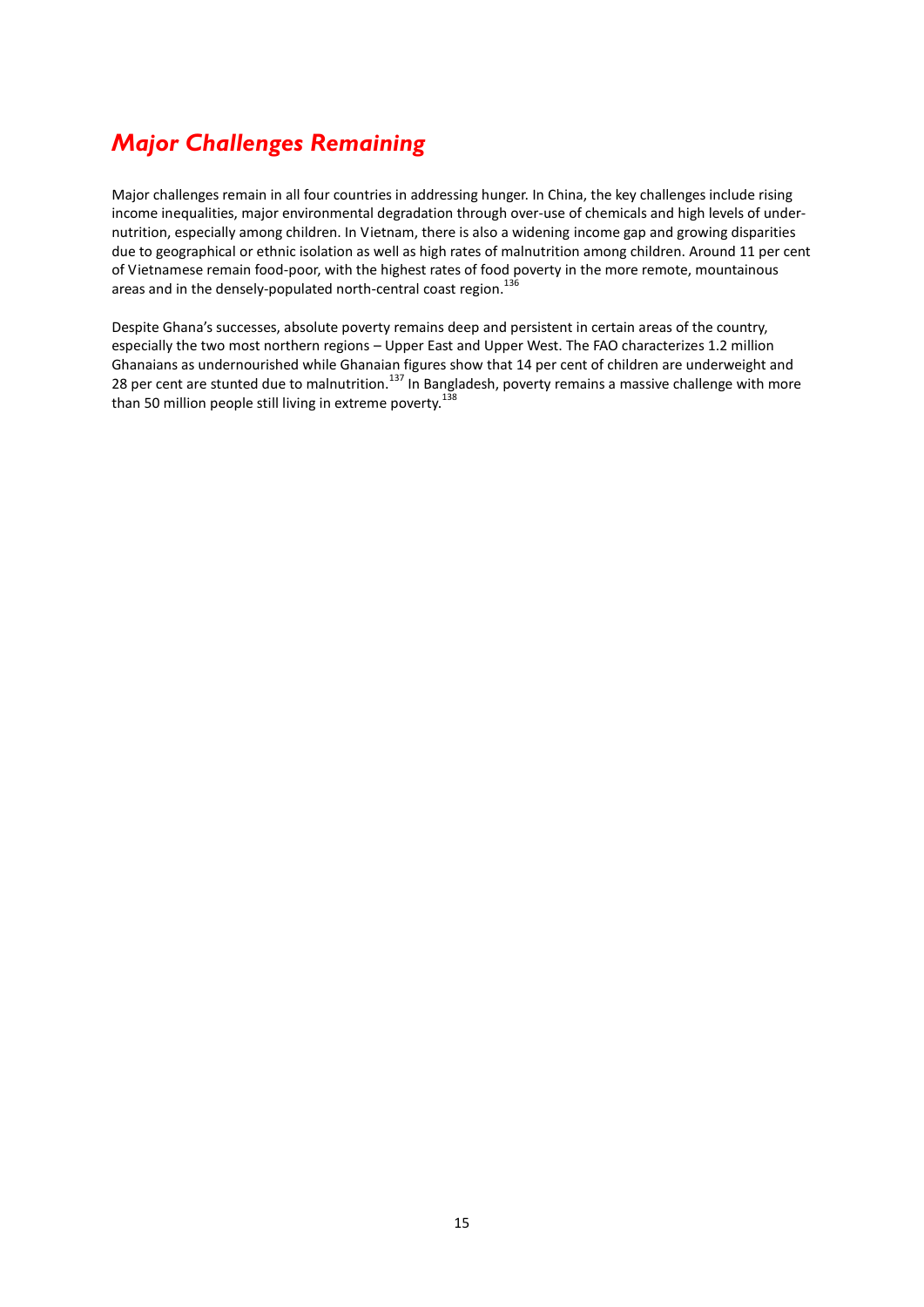## <span id="page-16-0"></span>**Conclusions, and Challenges to Donors and Southern Governments**

No country's experience provides an exact model for another to follow, but certain lessons do flow from recent country successes in reducing hunger. Some of these challenge the current policies of donors and/or Southern governments. We put forward the following key lessons:

### *Agriculture policy should be based on small farmers*

In China, Vietnam and Ghana, in particular, agricultural success has been based on supporting smallholders, with very small plots of land. In China, progress was made by around 200 million small farmers with an average holding of just 0.65 ha.<sup>139</sup> In Vietnam, the average landholding in 2001 was around 0.46 ha.<sup>140</sup> In Ghana, average landholdings are around 2.3 ha, with 60 per cent of farms smaller than that average.<sup>141</sup>

This lesson is in danger of being lost in some countries, as governments put more faith in, and devote more resources to, large-scale farming, whether in the form of 'farm blocks' or opening up large tracts of land to foreign investors, wrongly seeing them as magic bullets to promote agricultural growth. Country successes demonstrate that small farmers, when provided with incentives and support by government, can help achieve national food security and rapidly reduce hunger.

### *The state should play a carefully-designed interventionist role*

China and Vietnam, in particular, clearly demonstrate that a strong role for the state is critical in promoting agricultural growth, even and especially under conditions of market liberalisation. Ghana's cocoa industry also demonstrates that an effective mix of state and market roles can help farmers increase incomes and reduce poverty. In Vietnam, the state played a strong balancing role to the market, with the government favouring selective agricultural protectionism and subsidies over widespread liberalisation of food markets, trade and exports.<sup>142</sup> According to Justin Yifu Lin, the World Bank's Chief Economist, 'China and Vietnam did not follow the transitional approach advocated by the prevailing social thought of the 1980s and 1990s'.<sup>143</sup> Neither have free markets in agriculture been fully established in China or Vietnam, even now.<sup>144</sup>

A critical point here, as the World Bank's Martin Ravallion argues, is that 'China did not make the mistake of believing that freer markets called for weakening those [public/state] institutions'.<sup>145</sup> Indeed, China's success illustrates not only that freer markets can serve poor people but also that 'success would not have been possible without strong state institutions implementing supportive policies and public investments'.<sup>146</sup> In addition:

'China's experience points to the importance of combining pragmatic, evidence-based, policy making with capable public institutions and a strong leadership that is committed to poverty reduction. Without these conditions, and the right policies, it is difficult to see how any country can make the significant changes that are needed to get out of an equilibrium in which large number so of poor and powerless people suffer under policies that perpetuate their poverty'.<sup>147</sup> powerless people suffer under policies that

A key lesson is thus the need for more effective state institutions, especially in Africa, and the need to design the right kind of state intervention policies suited to national circumstances. But currently there are two problems here:

First, although there is widespread agreement that states should provide public goods by investing in agricultural research, extension services and rural infrastructure, in practice many Southern governments are simply failing to spend sufficiently on these areas. Extension services have collapsed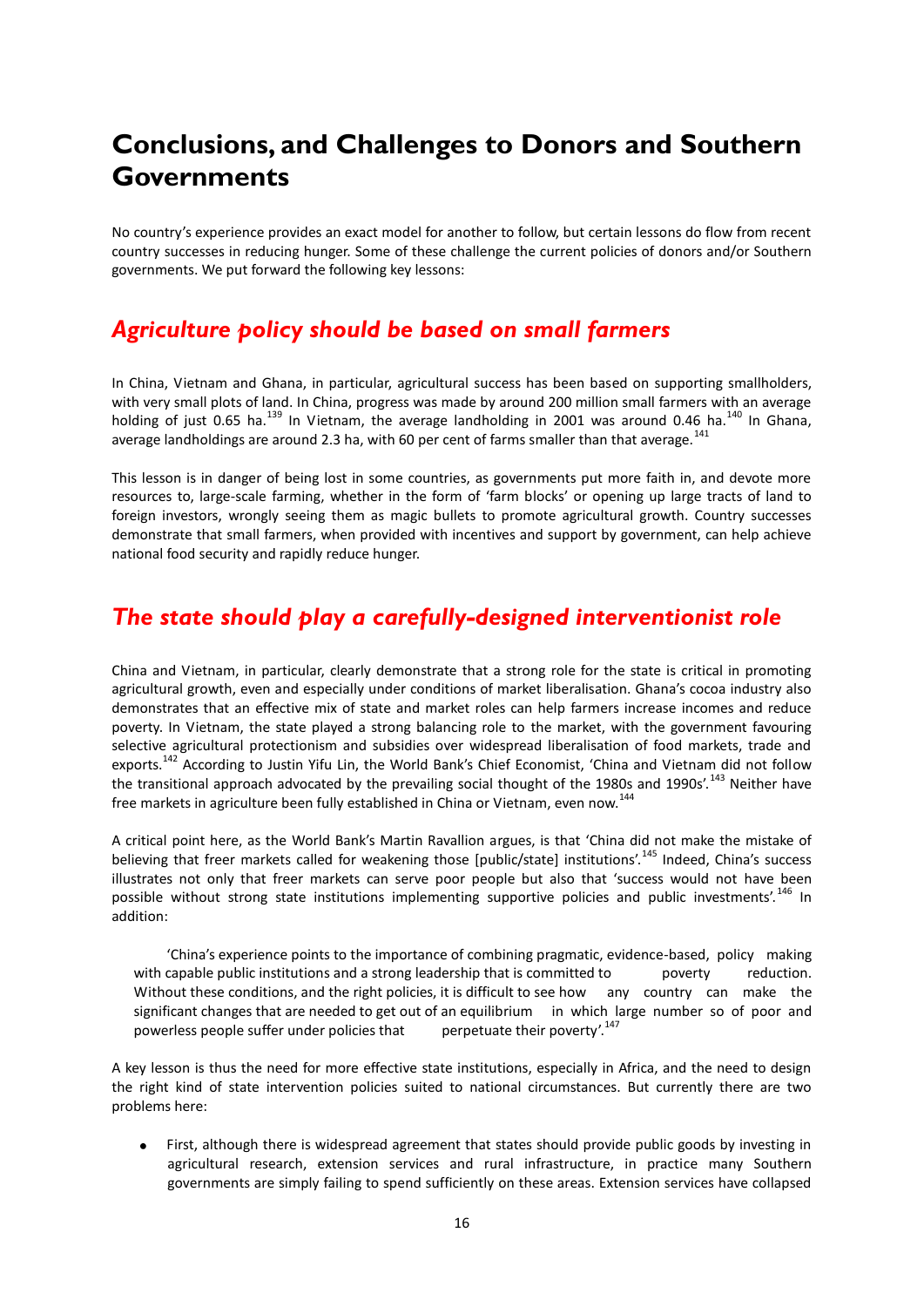in many countries, few investments are often made in rural infrastructure and many governments are spending less and less on agricultural research. China's spending on ARD increased threefold over the period 1981-2000 whereas in sub-Saharan Africa the increase was barely 20 per cent.<sup>148</sup>

The second problem is that other state intervention policies which have often proved successful in the past are largely opposed by donors. Three stand out:

#### **Price stabilisation policies should be considered**

Price stabilisation policies are generally criticised by donors as unnecessary interventions in the market and, often for that reason, are currently not pursued by many Southern governments. However, government intervention to stabilise prices - including measures such as price controls and setting minimum prices, buying farmers outputs, buffer stock management, providing direct income support and/or subsidising agricultural insurance along with trade protection - has been a key feature of successful poverty reduction in many states, as we have seen. Many of these policies were also used successfully in other countries in their early stages of development, such as Chile and, indeed, by the now developed countries.<sup>149</sup>

These policies do not always work – as, for example, in India and Zambia where minimum prices for staples hindered diversification into other crops - highlighting the need for carefully designed policies.<sup>150</sup> An IFPRI study analysing lessons from Asian agriculture in the shift from parastatals to private trade concludes based on three decades of experience that:

'Under certain circumstances, public grain price stabilization can contribute positively to increased agricultural growth and overall economic development. Price stabilization was vital to widespread adoption of new high-yielding wheat and rice varieties and benefited both producers and consumers, leading to increased economic growth and decreased poverty and under-nutrition throughout the region.'

The study notes that there are two pre-conditions for the success of public intervention in grain markets:

- The first is the presence of market failure throughout Asia in the 1960s, infrastructure was weak and the flow of market information was poor, for example, but there is similar market failure currently in Africa.
- The second pre-condition is that 'there should be a high level of government commitment in terms of improved incentives, institutions and investments for increasing grain production', and thus price stabilization is only one part of the package. $151$

### **Radical land reform is needed, must be egalitarian, and the process managed ultimately by the state**

Land reforms clearly provided the initial spur to the success in reducing poverty in China and Vietnam. Countries have vastly different land tenure systems to those previously prevailing in Vietnam and China, but radical land reform remains a key to empowering small farmers in many countries. Land reform amounts to scaling down larger units through a process of subdivision into small, more efficient farm sizes. When these are given to families in secure tenure, there is a significant distribution of wealth and economic opportunity in society. The principle is the same whether one is reforming Latin American *latifundia* or collective farms in communist countries.<sup>152</sup> Yet many Southern governments are simply opposed to far-reaching land reform. Alternatively, donors tend to press for wholesale free markets in land reform programmes. Yet a crucial aspect of the successful land reforms in China and Vietnam, at least in their early phase, was the restrictive role played by the state in limiting the ability to sell land, parcelling out land on an egalitarian basis and imposing an ownership ceiling (a similar ceiling was imposed in land reforms in Japan and South Korea.<sup>153</sup>) Without such a ceiling, land is likely to become concentrated in the hands of the few; indeed, deregulated land markets almost always lead to re-concentration of land ownership.<sup>154</sup>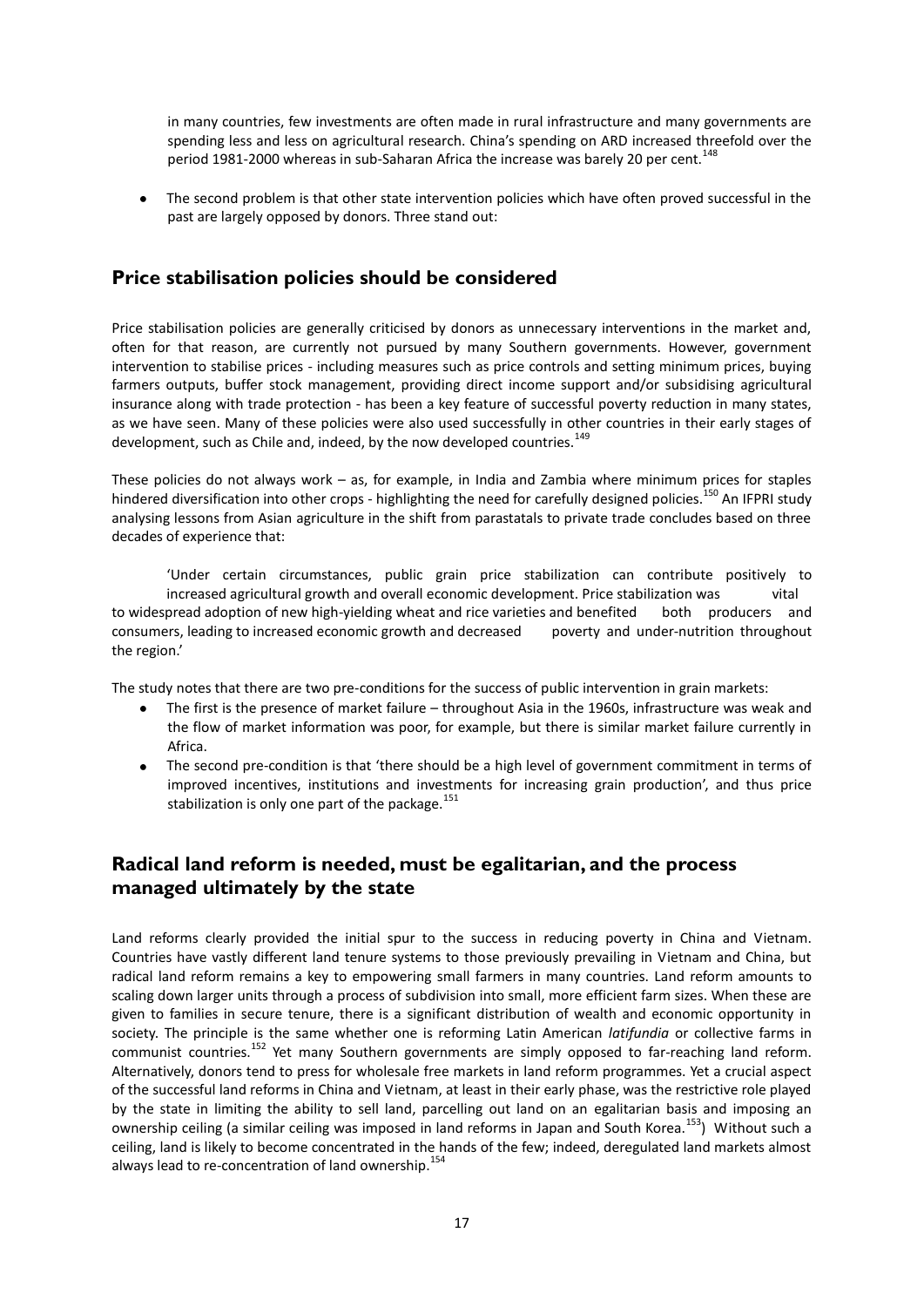#### **Input and credit subsidy schemes can be vital**

Not only input subsidy schemes – that provide seed and fertilizer to farmers at low prices – but also subsidised credit, have often proved important in raising farmers' productivity. Some donors have changed their view of input subsidies in recent years from complete opposition to either toleration or limited support (depending on the donor). Subsidised credit, however, which has also been long rejected by donors, is still often opposed by them or at best tolerated. Although there is some acceptance by donors, such as the World Bank, that a government role in lending can sometimes be positive, there is little active championing of this potential policy, with donors seeing credit as a 'private good', preferring private banks and markets to lend to poor farmers (which invariably never happens). Thus many governments spend little or nothing helping to ensure that their farmers have access to credit. Ha-Joon Chang of Cambridge University argues that:

'experiences show that it is crucial for the government to be significantly involved in providing agricultural credit. The simple fact is that without some subsidy elements and/or mandatory lending to small-scale farmers, private sector financial institutions are not going to extend enough credit to them... Subsidized credit does not guarantee agricultural success; however, agricultural success without it is impossible to achieve'. 155

Chang also argues that another policy that can be crucial to farmers - insurance - 'is unlikely to work without some government help'. Again, there are successful examples of state-subsidized agricultural insurance in now developed countries and some developing countries, like Chile.<sup>156</sup>

#### **Reducing hunger, and economic development, should start with agricultural growth**

Both China and Vietnam began their economic reforms in agriculture and later extended the process to other sectors of their economies.<sup>157</sup> The lessons from Asia are clear in showing that growth in the rural economy has helped the poor – and the overall economy - more than growth in the urban industrial sector.<sup>158</sup> Academic studies of China show that rural economic growth had a far higher impact on poverty than urban economic growth over the period 1981-2004, for example.<sup>159</sup> These experiences reinforce the long standing argument that there is a need to give higher priority to agricultural growth than industrialisation in the early stages of economic development, and only when agricultural output has risen sufficiently will it be possible to release labour from agriculture for the infant non-farm sectors.<sup>160</sup> According to the FAO's analysis of lessons from Asia, 'economic development begins with the development of agriculture' given the numbers involved in agriculture and its contribution to GDP.<sup>161</sup> This lesson is, however, largely lost on many governments currently, which are failing to invest sufficiently in agriculture, and continuing policies of 'urban bias'.

#### **... but this does not mean that the future is always in farming**

Although growth must start in agriculture, this is not to say that people should remain farmers. Rural non-farm enterprises played a leading role in eradicating poverty in China in the first phase of the reforms. Both in China and in Vietnam, the result has been a decline in the number of rural families whose primary income derives from agriculture – in Vietnam from 73 per cent in the late 1980s to 53 per cent by 2001.<sup>162</sup> Indeed, an FAO study of Vietnam's success concludes that 'the kind of measures needed to stimulate growth in agriculture will involve an increase in the rate of people leaving the sector' since regions that have a high percentage of nonfarm waged labour also tend to have higher rates of poverty reduction (although, it should also be noted that not all waged labour is poverty reducing).<sup>163</sup>

#### **Gradual, pragmatic – and not ideological - reforms, together with earning**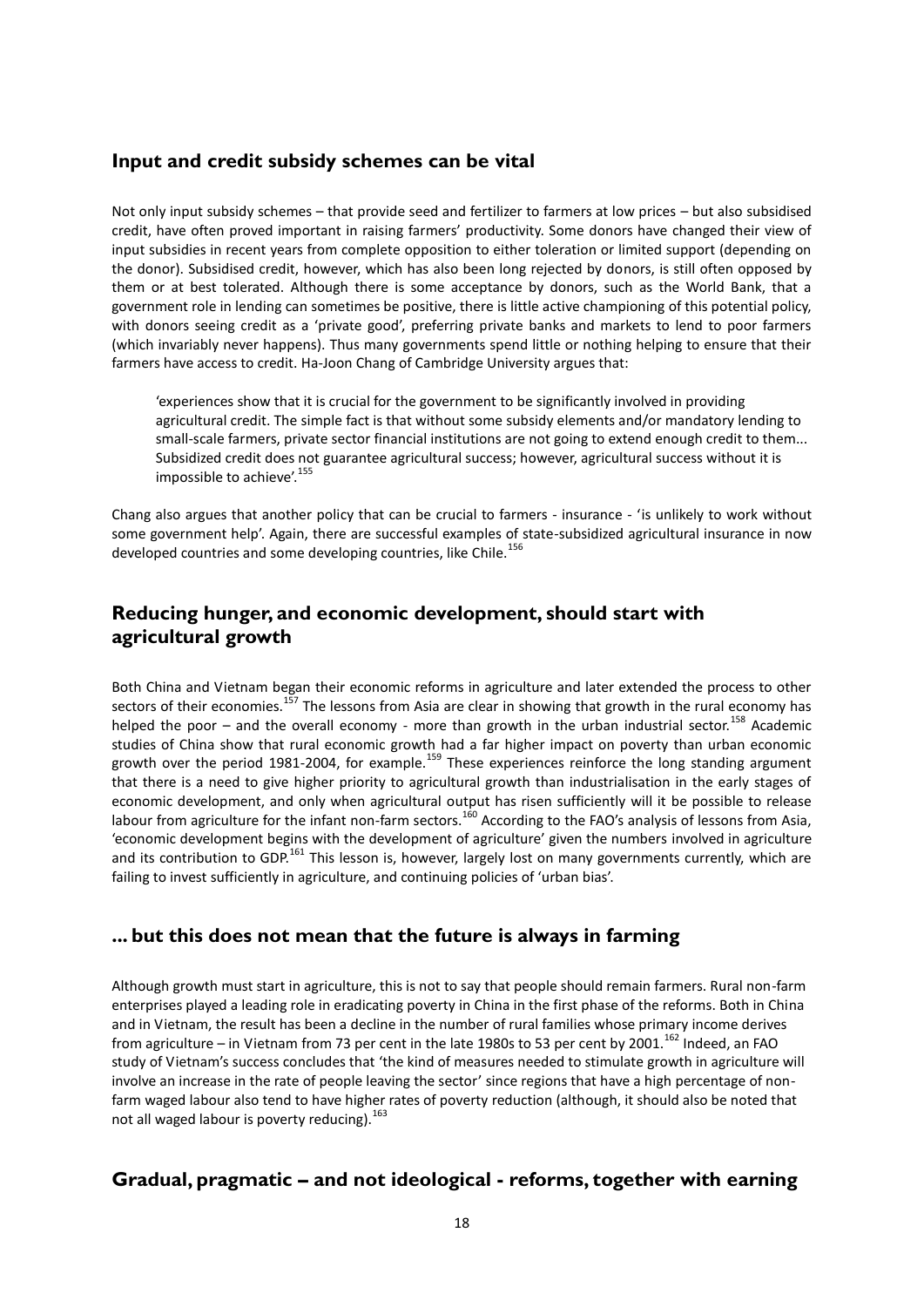#### **from experimentation, are more likely to succeed**

China, as well as Vietnam, rejected the 'big bang' approach to economic reforms and opted instead for a more gradual approach to institutional change. As noted in the sections above, China adopted a 'learning by doing' approach that involved considerable experimentation at local level; according to the FAO, 'gradualism was successful as a reform strategy' in Vietnam with the reform process 'cautiously implemented'.<sup>164</sup> Justin Yifu Lin wrote in 2007 that 'pragmatism is the most important policy guidance for economic transition... A gradual, piecemeal approach to reform and transition – designed diagnostically and pragmatically according to reality – could enable the country to achieve stability and dynamic growth simultaneously and allow the country to complete its transition to a market economy'.<sup>165</sup>

#### **Social protection policies can be critical**

Social protection policies, as we have seen in Bangladesh, Vietnam and China – and also more notably in Brazil - have also played important roles in reaching the hungry, and often in consolidating earlier gains made in agricultural policy. If this is an obvious point, it is worth recalling that many governments spend little or nothing on social protection; indeed, only around 20 per cent of the world's population currently has access to formal social protection.<sup>166</sup>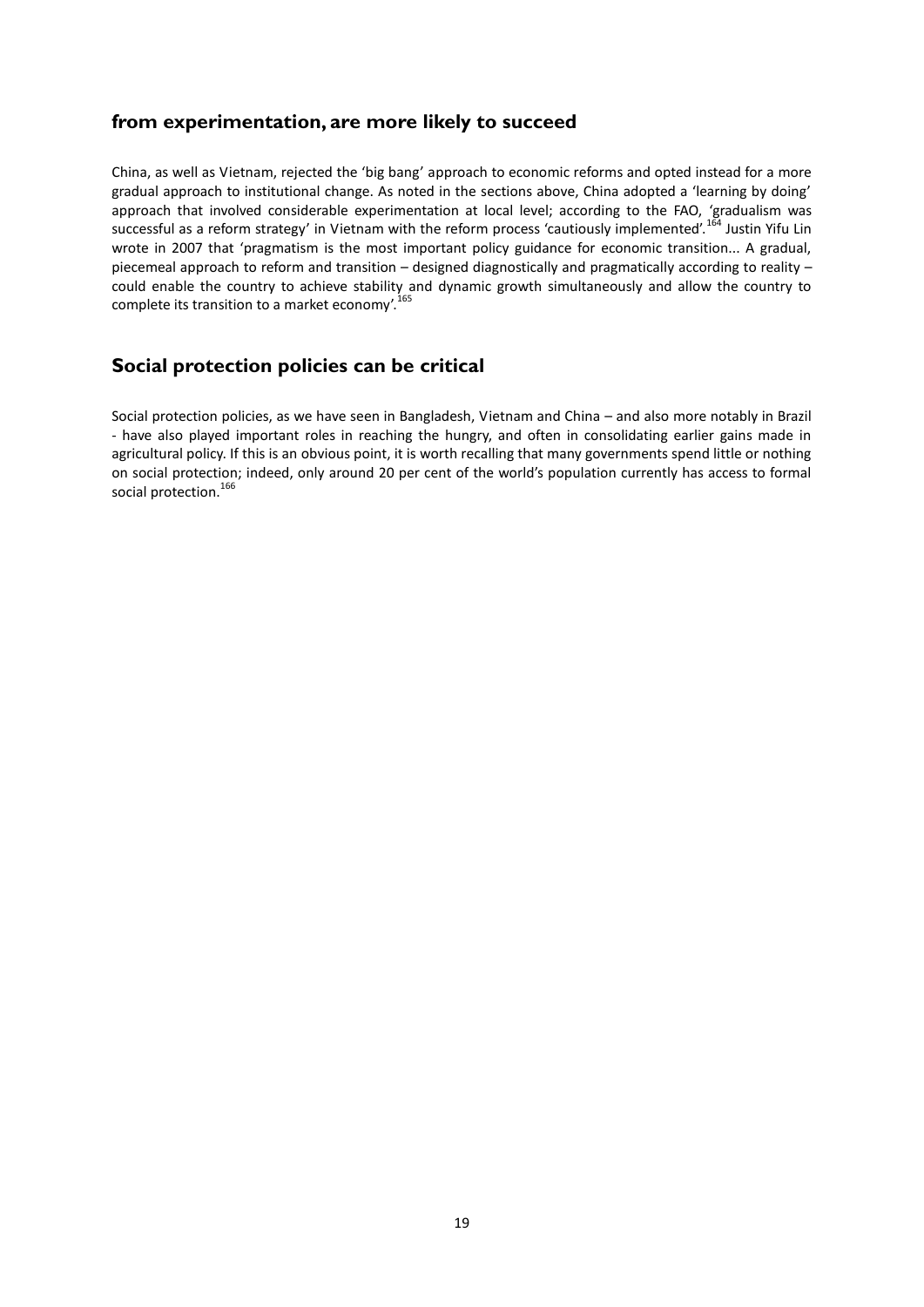### <span id="page-20-0"></span>**References**

<u>.</u>

*Republic of China from 15 to 23 December 2010*, 23 December 2010, p.5

<sup>7</sup> John Bruce and Zongmin Li, "'Crossing the River while Feeling the Rocks"': Incremental Land Reform and its Impact on Rural Welfare in China', in David Spielman and Rajul Pandya-Lorch (eds), *Millions Fed: Proven Successes in Agricultural Development*, 2009, p.496 8 C.P.Chandrasekhar and Jayati Ghosh, 'How did China Reduce Rural Poverty?', January 2009, www.networkideas.org

<sup>9</sup> FAO, Rapid Growth of Selected Asian Economies: Lessons and Implications for Agriculture and Food Security, Synthesis Report, 2006, p.3

10 David Spielman and Rajul Pandya-Lorch, 'Highlights from Millions Fed: Proven Successes in Agricultural Development', 2009, p.13 <sup>11</sup> John Bruce and Zongmin Li, ""Crossing the River while Feeling the Rocks"': Incremental Land Reform and its Impact on Rural Welfare in

- China', in David Spielman and Rajul Pandya-Lorch (eds), *Millions Fed: Proven Successes in Agricultural Development*, 2009, p.499 <sup>12</sup> FAO, Rapid Growth of Selected Asian Economies: Lessons and Implications for Agriculture and Food Security, Synthesis Report, 2006, p.3
- <sup>13</sup> OECD, 'Agricultural Policy Reform in China', *Policy Brief*, October 2005, p.3

<sup>14</sup> John Bruce and Zongmin Li, '"Crossing the River while Feeling the Rocks"': Incremental Land Reform and its Impact on Rural Welfare in China', in David Spielman and Rajul Pandya-Lorch (eds), *Millions Fed: Proven Successes in Agricultural Development*, 2009, p.499

<sup>15</sup> C.P.Chandrasekhar and Jayati Ghosh, 'How did China Reduce Rural Poverty?', January 2009, www.networkideas.org

<sup>16</sup> David Spielman and Rajul Pandya-Lorch, 'Highlights from Millions Fed: Proven Successes in Agricultural Development', 2009, p.13 <sup>17</sup> Shenggen Fan et al, 'Growth, Inequality and Poverty in Rural China: The Role of Public Investments', *Research Report 125*, IFPRI, 2002, p.8

<sup>18</sup> John Bruce and Zongmin Li, ""Crossing the River while Feeling the Rocks"': Incremental Land Reform and its Impact on Rural Welfare in China', in David Spielman and Rajul Pandya-Lorch (eds), *Millions Fed: Proven Successes in Agricultural Development*, 2009, p.500  $^{19}$  John Bruce and Zongmin Li, ""Crossing the River while Feeling the Rocks"': Incremental Land Reform and its Impact on Rural Welfare in

China', in David Spielman and Rajul Pandya-Lorch (eds), *Millions Fed: Proven Successes in Agricultural Development*, 2009, pp.500-01 John Bruce and Zongmin Li, "'Crossing the River while Feeling the Rocks"': Incremental Land Reform and its Impact on Rural Welfare in

- China', in David Spielman and Rajul Pandya-Lorch (eds), *Millions Fed: Proven Successes in Agricultural Development*, 2009, p.501  $^{21}$  John Bruce and Zongmin Li, ""Crossing the River while Feeling the Rocks"': Incremental Land Reform and its Impact on Rural Welfare in
- China', in David Spielman and Rajul Pandya-Lorch (eds), *Millions Fed: Proven Successes in Agricultural Development*, 2009, p506  $^{22}$  John Bruce and Zongmin Li, ""Crossing the River while Feeling the Rocks"': Incremental Land Reform and its Impact on Rural Welfare in

China', in David Spielman and Rajul Pandya-Lorch (eds), *Millions Fed: Proven Successes in Agricultural Development*, 2009, pp.505-6

<sup>3</sup> FAO, Rapid Growth of Selected Asian Economies: Lessons and Implications for Agriculture and Food Security, Synthesis Report, 2006, p.3 <sup>24</sup> David Spielman and Rajul Pandya-Lorch, 'Highlights from Millions Fed: Proven Successes in Agricultural Development', 2009, p.13

<sup>25</sup> FAO, *State of Food Insecurity in the World 2006*, p.16

<sup>26</sup> John Bruce and Zongmin Li, "'Crossing the River while Feeling the Rocks"': Incremental Land Reform and its Impact on Rural Welfare in China', in David Spielman and Rajul Pandya-Lorch (eds), *Millions Fed: Proven Successes in Agricultural Development*, 2009, p.502 <sup>27</sup> Shenggen Fan et al, 'Growth, Inequality and Poverty in Rural China: The Role of Public Investments', *Research Report 125*, IFPRI, 2002,

p.1 <sup>28</sup> Shenggen Fan et al, 'Growth, Inequality and Poverty in Rural China: The Role of Public Investments', *Research Report 125*, IFPRI, 2002, p.50

<sup>29</sup> Shenggen Fan et al, 'Growth, Inequality and Poverty in Rural China: The Role of Public Investments', *Research Report 125*, IFPRI, 2002, pp.ix-x, 1

<sup>0</sup> Shenggen Fan et al, 'Growth, Inequality and Poverty in Rural China: The Role of Public Investments', *Research Report 125*, IFPRI, 2002, p.18

 $31$  David Spielman and Rajul Pandya-Lorch, 'Highlights from Millions Fed: Proven Successes in Agricultural Development', 2009, p.8

<sup>32</sup> Shenggen Fan et al, 'Growth, Inequality and Poverty in Rural China: The Role of Public Investments', *Research Report 125*, IFPRI, 2002, p.24

 $33$  John Bruce and Zongmin Li, ""Crossing the River while Feeling the Rocks"': Incremental Land Reform and its Impact on Rural Welfare in China', in David Spielman and Rajul Pandya-Lorch (eds), *Millions Fed: Proven Successes in Agricultural Development*, 2009, p.513

<sup>35</sup> Martin Ravallion, 'Are There Lessons for Africa from China's Success against Poverty?', *Policy Research Working Paper*, January 2008, p.7 <sup>36</sup> Martin Ravallion, 'Are There Lessons for Africa from China's Success against Poverty?', *Policy Research Working Paper*, January 2008, p.7

<sup>37</sup> FAO, *State of Food Insecurity in the World 2006*, p.16

<sup>38</sup> Michael Kirk and Nguyen Do Anh Tuan, 'Land Tenure Reforms: Decollectivization and the *Doi Moi* System in Vietnam', in David Spielman and Rajul Pandya-Lorch (eds), *Millions Fed: Proven Successes in Agricultural Development*, 2009, p.536

<sup>39</sup> Trang Thi Huy Nhat, 'Tackling Household Food Insecurity: The Experience of Vietnam', Asian Journal of Agriculture and Development, Vol.5, No.2, 2006, p.48

<sup>40</sup> Michael Kirk and Nguyen Do Anh Tuan, 'Land Tenure Reforms: Decollectivization and the *Doi Moi* System in Vietnam', in David Spielman and Rajul Pandya-Lorch (eds), *Millions Fed: Proven Successes in Agricultural Development*, 2009, p.521

<sup>1</sup> http://www.fao.org/publications/sofi/en/

<sup>&</sup>lt;sup>2</sup> The 2010 report is at: www.actionaid.org.uk/doc\_lib/hungerfree\_scorecard.pdf

<sup>3</sup> See International Food Security Network, *Success in Reducing Hunger: Lessons from India, Malawi and Brazil*, February 2011

<sup>4</sup> FAO, *State of Food Insecurity in the World 2006*, p.16

<sup>5</sup> John Bruce and Zongmin Li, '"Crossing the River while Feeling the Rocks"': Incremental Land Reform and its Impact on Rural Welfare in China', in David Spielman and Rajul Pandya-Lorch (eds), *Millions Fed: Proven Successes in Agricultural Development*, 2009, p.506 6 UN, Office of the High Commissioner for Human Rights, Mandate of the Special Rapporteur to the Right to Food, *Mission to the People's* 

<sup>34</sup> Shenggen Fan et al, 'Growth, Inequality and Poverty in Rural China: The Role of Public Investments', *Research Report 125*, IFPRI, 2002, p.17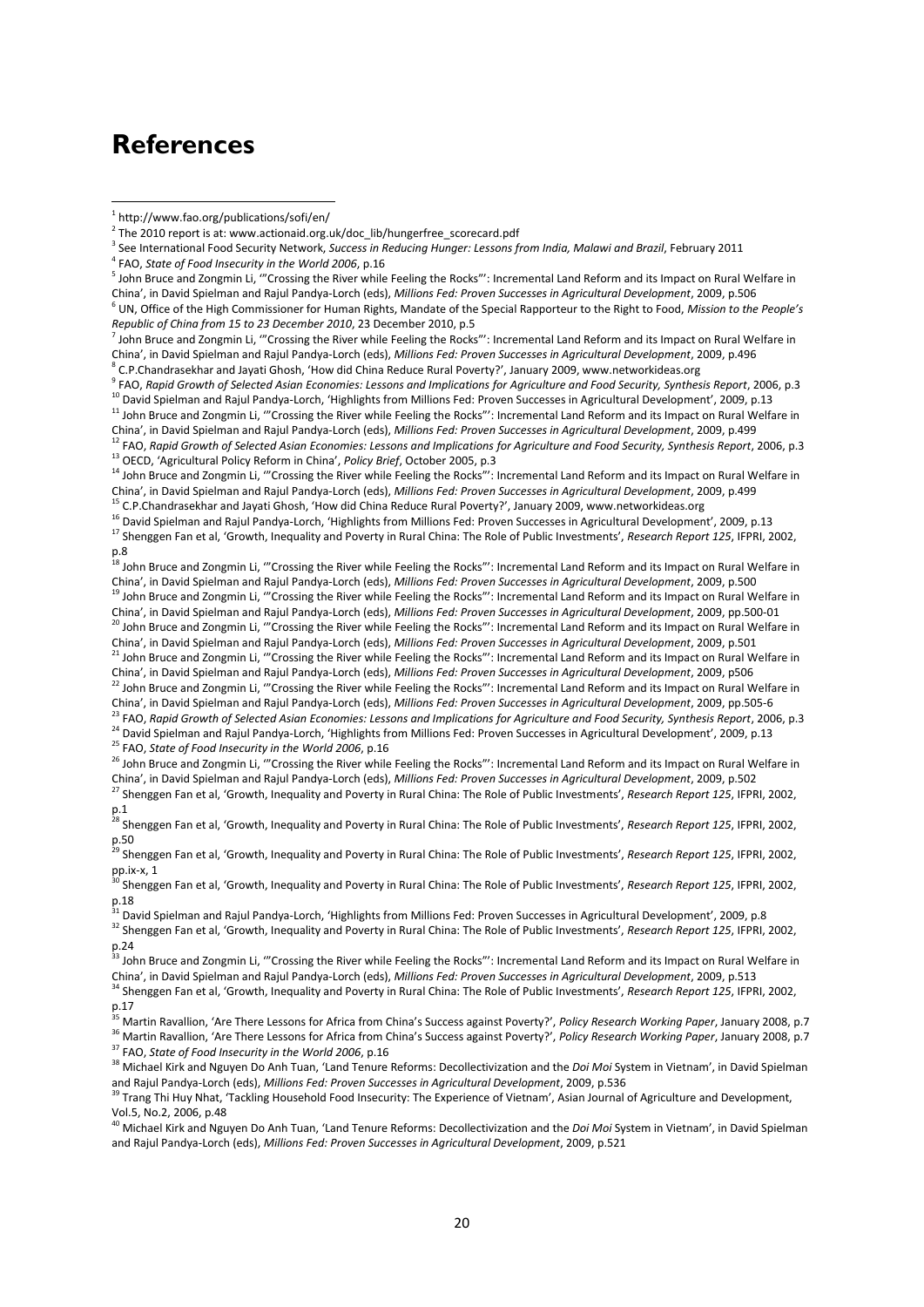<sup>46</sup> FAO, *Rapid Growth of Selected Asian Economies: Lessons and Implications for Agriculture and Food Security, Synthesis Report*, 2006, p.21 <sup>47</sup> Dang Kim Son et al, 'Policy Reform and the Transformation of Vietnamese Agriculture', in FAO, *Rapid Growth of Selected Asian* 

*Economies*, 2006, p.27

<u>.</u>

<sup>48</sup> Dang Kim Son et al, 'Policy Reform and the Transformation of Vietnamese Agriculture', in FAO, *Rapid Growth of Selected Asian Economies*, 2006, p.8

<sup>49</sup> Michael Kirk and Nguyen Do Anh Tuan, 'Land Tenure Reforms: Decollectivization and the *Doi Moi* System in Vietnam', in David Spielman and Rajul Pandya-Lorch (eds), *Millions Fed: Proven Successes in Agricultural Development*, 2009, p.527

<sup>50</sup> Dang Kim Son et al, 'Policy Reform and the Transformation of Vietnamese Agriculture', in FAO, *Rapid Growth of Selected Asian Economies*, 2006, p.1

<sup>51</sup> Dang Kim Son et al, 'Policy Reform and the Transformation of Vietnamese Agriculture', in FAO, *Rapid Growth of Selected Asian Economies*, 2006, p.12

<sup>52</sup> Clem Tisdell, 'Economic Growth and Transition in Vietnam and China and its Consequences for their Agricultural sectors', *Working Paper No.171*, Working Papers on Economics, Ecology and the Environment, University of Queensland, September 2010, pp.20-1; Michael Kirk and Nguyen Do Anh Tuan, 'Land Tenure Reforms: Decollectivization and the *Doi Moi* System in Vietnam', in David Spielman and Rajul Pandya-Lorch (eds), *Millions Fed: Proven Successes in Agricultural Development*, 2009, p.527

<sup>53</sup> Michael Kirk and Nguyen Do Anh Tuan, 'Land Tenure Reforms: Decollectivization and the *Doi Moi* System in Vietnam', in David Spielman and Rajul Pandya-Lorch (eds), *Millions Fed: Proven Successes in Agricultural Development*, 2009, p.526

<sup>54</sup> Shahidur Rashid et al, 'From Parastatals to Private Trade: Lessons from Asian Agriculture', *IFPRI Issue Brief*, July 2008, p.32

<sup>55</sup> Hoa Nguyen and Ulrike Grote, 'Agricultural Policies in Vietnam: Producer Support Estimates, 1986-2002', *MTID Discussion Paper No.79*, December 2004, p.31; Yoko Niimi, 'Storm in a Rice Bowl: Rice Reform and Poverty in Vietnam in the 1990s', *Journal of the Asia Pacific Economy*, 2004, p.175

<sup>56</sup> Hoa Nguyen and Ulrike Grote, 'Agricultural Policies in Vietnam: Producer Support Estimates, 1986-2002', *MTID Discussion Paper No.79*, December 2004, p.31

<sup>7</sup> Michael Kirk and Nguyen Do Anh Tuan, 'Land Tenure Reforms: Decollectivization and the *Doi Moi* System in Vietnam', in David Spielman and Rajul Pandya-Lorch (eds), *Millions Fed: Proven Successes in Agricultural Development*, 2009, p.526<br><sup>58</sup> Dang Kim Son at al. (2015, p.526

<sup>58</sup> Dang Kim Son et al, 'Policy Reform and the Transformation of Vietnamese Agriculture', in FAO, *Rapid Growth of Selected Asian Economies*, 2006, p.31

<sup>59</sup> Dang Kim Son et al, 'Policy Reform and the Transformation of Vietnamese Agriculture', in FAO, *Rapid Growth of Selected Asian Economies*, 2006, p.10

<sup>60</sup> FAO, *Pathways to Success: Success Stories in Agricultural Production and Food Security*, 2009, p.8

<sup>61</sup> Dang Kim Son et al, 'Policy Reform and the Transformation of Vietnamese Agriculture', in FAO, *Rapid Growth of Selected Asian Economies*, 2006, p.16

<sup>62</sup> USDA, *Food Security Assessment 2005*, p.33

<sup>63</sup> Nguyen Do Anh Tuan, 'Vietnam's Agrarian Reform, Rural Livelihood and Policy Issues', undated, [www.rimisp.org](http://www.rimisp.org/)

<sup>64</sup> Dang Kim Son et al, 'Policy Reform and the Transformation of Vietnamese Agriculture', in FAO, *Rapid Growth of Selected Asian Economies*, 2006, p.25

<sup>65</sup> Dang Kim Son et al, 'Policy Reform and the Transformation of Vietnamese Agriculture', in FAO, *Rapid Growth of Selected Asian Economies*, 2006, p.26

<sup>66</sup> Hoa Nguyen and Ulrike Grote, 'Agricultural Policies in Vietnam: Producer Support Estimates, 1986-2002', *MTID Discussion Paper No.79*, December 2004, pp.26-8

<sup>67</sup> Ha-Joon Chang, *Rethinking Public Policy in Agriculture: Lessons from Distant and Recent History*, FAO, 2009, p.40

<sup>68</sup> Hoa Nguyen and Ulrike Grote, 'Agricultural Policies in Vietnam: Producer Support Estimates, 1986-2002', *MTID Discussion Paper No.79*, December 2004, pp.29-30

<sup>69</sup> FAO, *Pathways to Success: Success Stories in Agricultural Production and Food Security*, 2009, p.17

<sup>70</sup> Dang Kim Son et al, 'Policy Reform and the Transformation of Vietnamese Agriculture', in FAO, *Rapid Growth of Selected Asian Economies*, 2006, p.12

<sup>71</sup> Yoko Niimi, 'Storm in a Rice Bowl: Rice Reform and Poverty in Vietnam in the 1990s', *Journal of the Asia Pacific Economy*, 2004, p.173

<sup>72</sup> FAO, *Pathways to Success: Success Stories in Agricultural Production and Food Security*, 2009, p.17

<sup>73</sup> Dang Kim Son et al, 'Policy Reform and the Transformation of Vietnamese Agriculture', in FAO, *Rapid Growth of Selected Asian Economies*, 2006, pp.13, 17

<sup>74</sup> USDA, *Food Security Assessment 2005*, p.33

<sup>75</sup> USDA, *Food Security Assessment 2005*, p.37. The report also notes that in Vietnam's north western upland region, agricultural production was increased by government investment in roads and irrigation, an extension system that introduced high-yielding varieties or rice and maize, and the provision of micro-credit. The hybrid varieties were grown across 70 per cent of the upland region by 2001. Increasing production and incomes, with the result that poverty declined from 50 per cent in 1989 to 21 per cent in 2000.

<sup>76</sup> Dang Kim Son et al, 'Policy Reform and the Transformation of Vietnamese Agriculture', in FAO, *Rapid Growth of Selected Asian Economies*, 2006, pp.16, 25<sup>7</sup>

<sup>77</sup> Dang Kim Son et al, 'Policy Reform and the Transformation of Vietnamese Agriculture', in FAO, *Rapid Growth of Selected Asian Economies*, 2006, pp.16, 25

<sup>78</sup> Dang Kim Son et al, 'Policy Reform and the Transformation of Vietnamese Agriculture', in FAO, *Rapid Growth of Selected Asian Economies*, 2006, p.42

<sup>41</sup> Dang Kim Son et al, 'Policy Reform and the Transformation of Vietnamese Agriculture', in FAO, *Rapid Growth of Selected Asian Economies*, 2006, p.3l David Spielman and Rajul Pandya-Lorch, 'Highlights from Millions Fed: Proven Successes in Agricultural Development', 2009, p.13

<sup>42</sup> FAO, *Pathways to Success: Success Stories in Agricultural Production and Food Security*, 2009, p.16

<sup>43</sup> David Spielman and Rajul Pandya-Lorch, 'Highlights from Millions Fed: Proven Successes in Agricultural Development', 2009, p.14 <sup>44</sup> Michael Kirk and Nguyen Do Anh Tuan, 'Land Tenure Reforms: Decollectivization and the *Doi Moi* System in Vietnam', in David Spielman

and Rajul Pandya-Lorch (eds), *Millions Fed: Proven Successes in Agricultural Development*, 2009, p.525 <sup>45</sup> Steffanie Scott, 'Agrarian Transformations in Vietnam: Land Reforms, Markets and Poverty', University of Waterloo, Canada, January 2006, p.1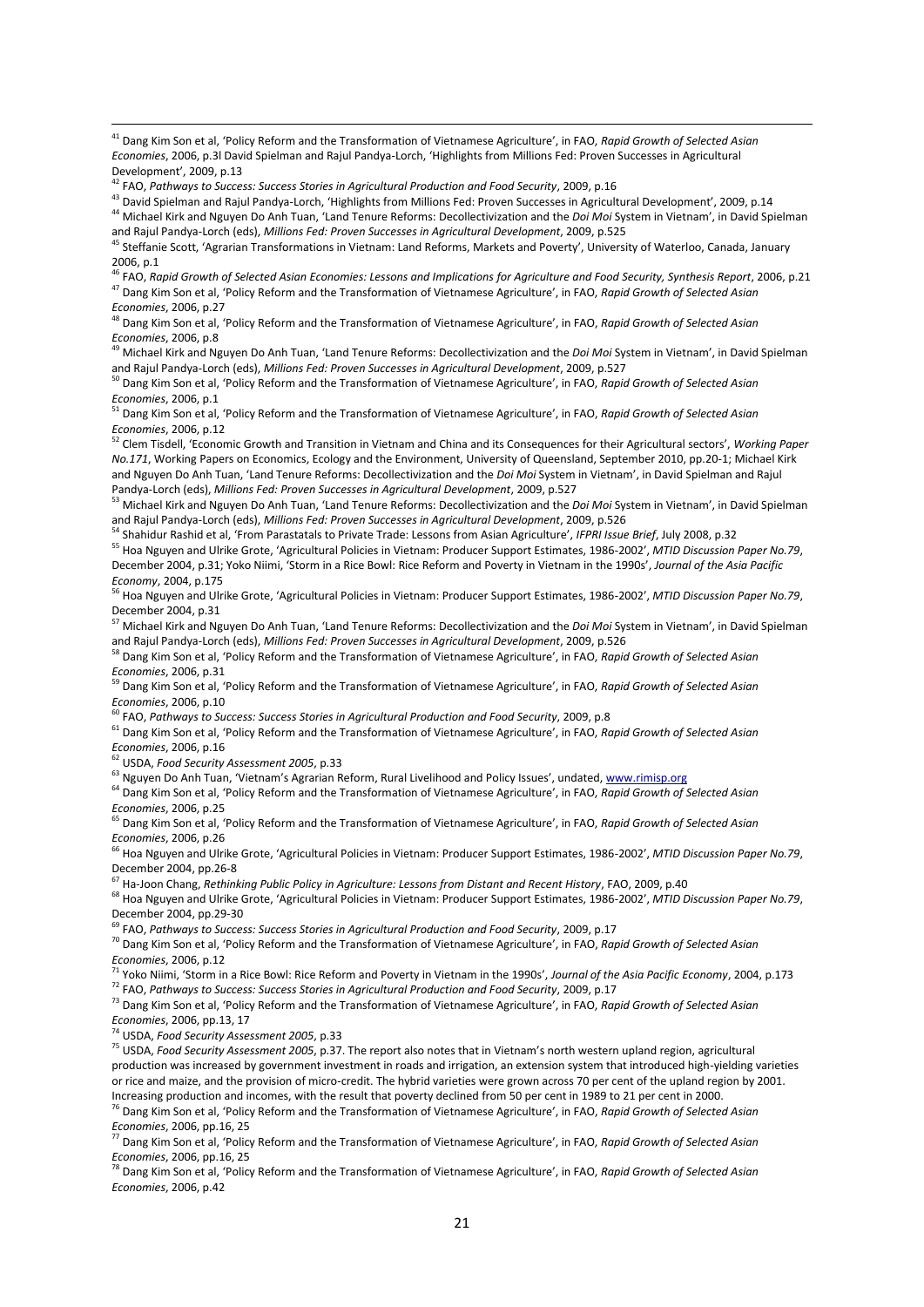<sup>81</sup> Dang Kim Son et al, 'Policy Reform and the Transformation of Vietnamese Agriculture', in FAO, *Rapid Growth of Selected Asian Economies*, 2006, p.4

<sup>85</sup> Le Thi Hop and Nguyen Cong Khan, 'Malnutrition and Poverty Alleviation in Vietnam during the last period 1985-2000, *Asia Pacific Journal of Clinical Nutrition*, 2002, p.S332

<sup>86</sup> Emmanuel Aggrey-Fynn et al, 'Explaining Success in Reducing Under-nourishment Numbers in Ghana', *ESA Working Paper No. 03-10*, FAO, March 2006, p.i

<sup>87</sup> FAO, *State of Food Insecurity in the World 2010*, p.52

<u>.</u>

88 USDA, *Food Security Assessment 2005*, p.26; Steve Wiggins and Henri Leturque, 'Ghana's Sustained Agricultural growth: Putting Underused Resources to Work', ODI, 2011, p.7

<sup>89</sup> USDA, *Food Security Assessment 2005*, p.26; Steve Wiggins and Henri Leturque, 'Ghana's Sustained Agricultural growth: Putting Underused Resources to Work', ODI, 2011, p.7

<sup>90</sup> Joe Dewbre and Adeline Borot de Battisti, 'Agricultural Progress in Cameroon, Ghana and Mali', *OECD Food, Agriculture and Fisheries Working Papers, No.9*, 2008, p.32

<sup>91</sup> Steve Wiggins and Henri Leturque, 'Ghana's Sustained Agricultural growth: Putting Underused Resources to Work', ODI, 2011, p.8 <sup>92</sup> Joe Dewbre and Adeline Borot de Battisti, 'Agricultural Progress in Cameroon, Ghana and Mali', *OECD Food, Agriculture and Fisheries Working Papers, No.9, 2008, p.8.* 

93 Steve Wiggins and Henri Leturque, 'Ghana's Sustained Agricultural growth: Putting Underused Resources to Work', ODI, 2011, p.8

94 Steve Wiggins and Henri Leturque, 'Ghana's Sustained Agricultural growth: Putting Underused Resources to Work', ODI, 2011, p.3

<sup>95</sup> Emmanuel Aggrey-Fynn et al, 'Explaining Success in Reducing Under-nourishment Numbers in Ghana', *ESA Working Paper No. 03-10*, FAO, March 2006, p.i

<sup>96</sup> Steve Wiggins and Henri Leturque, 'Ghana's Sustained Agricultural growth: Putting Underused Resources to Work', ODI, 2011, p18

<sup>97</sup> Steve Wiggins and Henri Leturque, 'Ghana's Sustained Agricultural growth: Putting Underused Resources to Work', ODI, 2011, p18 <sup>98</sup> USDA, *Food Security Assessment 2005*, p.24

<sup>99</sup> Steve Wiggins and Henri Leturque, 'Ghana's Sustained Agricultural growth: Putting Underused Resources to Work', ODI, 2011, pp.3, 20 <sup>100</sup> Clemens Briesinger et al, 'The Roel of Cocoa in Ghana's Growth and Poverty Reduction', IFPRI presentation, 19 November 2007

<sup>101</sup> Joe Dewbre and Adeline Borot de Battisti, 'Agricultural Progress in Cameroon, Ghana and Mali', *OECD Food, Agriculture and Fisheries Working Papers, No.9*, 2008, p.7

<sup>2</sup> Steve Wiggins and Henri Leturque, 'Ghana's Sustained Agricultural growth: Putting Underused Resources to Work', ODI, 2011, p.14 <sup>103</sup> Budget speech for the 2011 financial year, 18 November 2010, p.18[, www.mofep.gov.gh;](http://www.mofep.gov.gh/) MOFEP, *Budget Statement and Economic Policy for 2011*, p.72, www.mofep.gov.gh

 $^{1}$  Budget speech for the 2011 financial year, 18 November 2010, p.17, www.mofep.gov.gh

<sup>105</sup> Emmanuel Aggrey-Fynn et al, 'Explaining Success in Reducing Under-nourishment Numbers in Ghana', *ESA Working Paper No. 03-10*, FAO, March 2006, p.26

<sup>106</sup> Ramatu Al-Hassan and Colin Poulton, 'Agriculture and Social Protection in Ghana', *FAC Working Paper*, January 2009, p.1; Emmanuel Aggrey-Fynn et al, 'Explaining Success in Reducing Under-nourishment Numbers in Ghana', *ESA Working Paper No. 03-10*, FAO, March 2006, p.26

<sup>107</sup> FAO, *State of Food Insecurity in the World, 2010*, p.50

<sup>108</sup> Agnes Quisumbing, 'Evaluating the Long-term Impact of Anti-poverty Interventions in Bangladesh: An Overview', *IFPRI Discussion Paper*, March 2011, p.1

<sup>9</sup> Action against Hunger, *Undernutrition: What Works?: A Review of Policy and Practice*, 2010, Case Study 5

<sup>110</sup> Action against Hunger, *Undernutrition: What Works?: A Review of Policy and Practice*, 2010, Case Study 5

<sup>111</sup> Agnes Quisumbing, 'Evaluating the Long-term Impact of Anti-poverty Interventions in Bangladesh: An Overview', *IFPRI Discussion Paper*, March 2011, p.1

<sup>112</sup> Action against Hunger, *Undernutrition: What Works?: A Review of Policy and Practice*, 2010, Case Study 5

<sup>113</sup> Action against Hunger, *Undernutrition: What Works?: A Review of Policy and Practice*, 2010, Case Study 5

<sup>114</sup> Action against Hunger, *Undernutrition: What Works?: A Review of Policy and Practice*, 2010, Case Study 5. The government also has an employment guarantee programme that provides – similarly to India – 100 days of paid labour to poor, unemployed and food insecure workers on mainly rural infrastructure projects, although this programme has only reached 2 per cent of households.

<sup>115</sup> Shaikh Ahmed, 'Social Safety Nets in Bangladesh', October 2007, World Bank, pp.4, 10

116 Mahabub Hosain, 'Pumping up Production: Shallow Tubewells and Rice in Bangladesh', in David Spielman and Rajul Pandya-Lorch (eds), *Millions Fed: Proven Successes in Agricultural Development*, 2009, Chapter 10

<sup>117</sup> Action against Hunger, *Undernutrition: What Works?: A Review of Policy and Practice*, 2010, Case Study 5

<sup>118</sup> Mahabub Hosain, 'Pumping up Production: Shallow Tubewells and Rice in Bangladesh', in David Spielman and Rajul Pandya-Lorch (eds), *Millions Fed: Proven Successes in Agricultural Development*, 2009, Chapter 10

<sup>119</sup> Mahabub Hosain, 'Pumping up Production: Shallow Tubewells and Rice in Bangladesh', in David Spielman and Rajul Pandya-Lorch (eds), *Millions Fed: Proven Successes in Agricultural Development*, 2009, Chapter 10

<sup>120</sup> David Spielman and Rajul Pandya-Lorch, 'Highlights from Millions Fed: Proven Successes in Agricultural Development', 2009, pp.7-8

<sup>121</sup> Mahabub Hosain, 'Pumping up Production: Shallow Tubewells and Rice in Bangladesh', in David Spielman and Rajul Pandya-Lorch (eds), *Millions Fed: Proven Successes in Agricultural Development*, 2009, Chapter 10

<sup>122</sup> Agnes Quisumbing, 'Evaluating the Long-term Impact of Anti-poverty Interventions in Bangladesh: An Overview', *IFPRI Discussion Paper*, March 2011, p.1

<sup>&</sup>lt;sup>79</sup> FAO, Pathways to Success: Success Stories in Agricultural Production and Food Security, 2009, p.17

<sup>80</sup> Dang Kim Son et al, 'Policy Reform and the Transformation of Vietnamese Agriculture', in FAO, *Rapid Growth of Selected Asian Economies*, 2006, p.13

<sup>&</sup>lt;sup>82</sup> Joint Donor Report to the Vietnam Consultative Group Meeting, 'Social Protection', Vietnam Development Report 2008,, December 2007

<sup>83</sup> FAO, *Pathways to Success: Success Stories in Agricultural Production and Food Security*, 2009, p.8

<sup>84</sup> Le Thi Hop and Nguyen Cong Khan, 'Malnutrition and Poverty Alleviation in Vietnam during the last period 1985-2000, *Asia Pacific Journal of Clinical Nutrition*, 2002, p.S332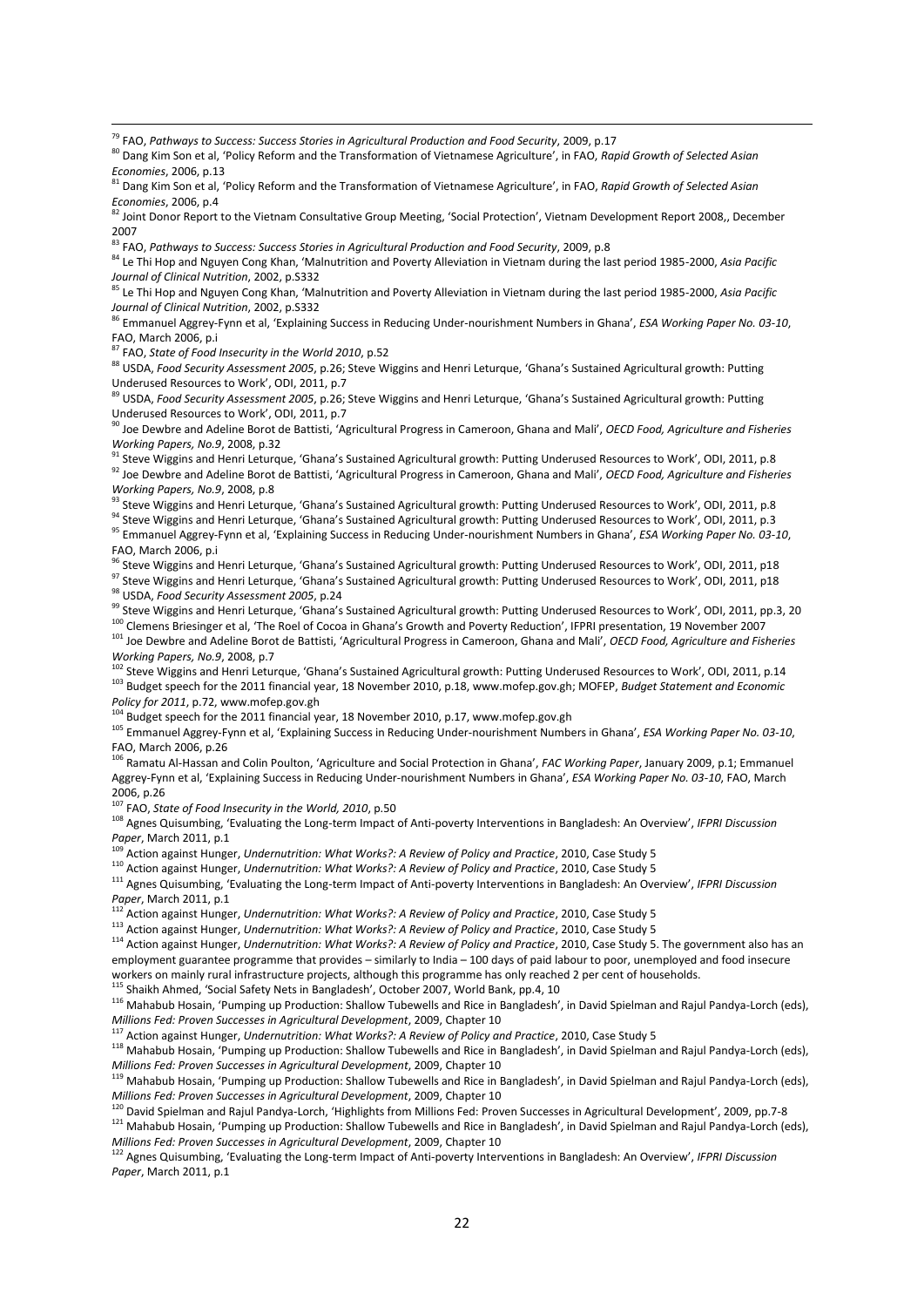<sup>125</sup> Peter Davis, 'Evaluating the Long-Term Impact of Development Interventions in Rural Bangladesh', *Project Note*, August 2010, Chronic Poverty Research Centre, p.2

<sup>126</sup> Shahidur Khandker, 'Micro-finance and Poverty: Evidence using Panel Data from Bangladesh', *World Bank Policy Research Working Paper*, January 2003, p.21

<sup>128</sup> David Spielman and Rajul Pandya-Lorch, 'Highlights from Millions Fed: Proven Successes in Agricultural Development', 2009, p.17 <sup>129</sup> Hira Jhamtani, *The Green Revolution in Asia: Lessons for Africa*, FAO, 2010, p.6

<sup>130</sup> C.Peter Timmer, 'Food Security and Economic Growth: An Asian Perspective', Heinz Arndt Memorial Lecture, Canberra, November 2004, p.9

<sup>131</sup> C.Peter Timmer, 'Food Security and Economic Growth: An Asian Perspective', Heinz Arndt Memorial Lecture, Canberra, November 2004, pp., 3, 7

<sup>132</sup> FAO, 'Africa's Food Security: Learning From Success', December 2010, p.5

<sup>133</sup> FAO, 'Africa's Food Security: Learning From Success', December 2010, p.11

<sup>134</sup> Steven Haggblade and Peter Hazell, 'Successes in African Agriculture: Lessons for the Future', *IFPRI Issue Brief*, May 2010, pp.3-4

<sup>135</sup> Steve Wiggins, 'Success Stories from African Agriculture: What are the Elements of Success?', *IDS Bulletin*, June 2005, pp.18, 21 <sup>136</sup> Dang Kim Son et al, 'Policy Reform and the Transformation of Vietnamese Agriculture', in FAO, *Rapid Growth of Selected Asian Economies*, 2006, p.3

<sup>137</sup> FAO, *State of Food Insecurity in the World 2010*, p.52[; http://www.fao.org/countries/55528/en/gha/;](http://www.fao.org/countries/55528/en/gha/) Government of Ghana, *Medium Term Agriculture Sector Investment Plan, 2011-2015*, September 2010, p.13

<sup>138</sup> Agnes Quisumbing, 'Evaluating the Long-term Impact of Anti-poverty Interventions in Bangladesh: An Overview', *IFPRI Discussion Paper*, March 2011, p.1

<sup>139</sup> UN, Office of the High Commissioner for Human Rights, Mandate of the Special Rapporteur to the Right to Food, *Mission to the People's Republic of China from 15 to 23 December 2010*, 23 December 2010, p.2. Some other sources say average landholding of farm households is just under half a hectare. Clem Tisdell, 'Economic Growth and Transition in Vietnam and China and its Consequences for their Agricultural sectors', *Working Paper No.171*, Working Papers on Economics, Ecology and the Environment, University of Queensland, September 2010, p.16

<sup>140</sup> Dang Kim Son et al, 'Policy Reform and the Transformation of Vietnamese Agriculture', in FAO, *Rapid Growth of Selected Asian Economies*, 2006, p.16. 69 per cent of farm households have holdings of less than half a hectare and 94 per cent had less than two hectares. Clem Tisdell, 'Economic Growth and Transition in Vietnam and China and its Consequences for their Agricultural sectors'. *Working Paper No.171*, Working Papers on Economics, Ecology and the Environment, University of Queensland, September 2010, p.16

<sup>141</sup> Steve Wiggins and Henri Leturque, 'Ghana's Sustained Agricultural growth: Putting Underused Resources to Work', ODI, 2011, p.3 <sup>142</sup> Steffanie Scott, 'From Shortages to Prosperity: State and Market in food policy and food security in Vietnam', Discussion Paper for ChATSEA conference, May 2010, p.7

<sup>143</sup> Justin Yifu Lin, *Economic Development and Transition: Thought, Strategy and Viability*, Cambridge University Press, 2009, p.19 <sup>144</sup> Clem Tisdell, 'Economic Growth and Transition in Vietnam and China and its Consequences for their Agricultural sectors', *Working* 

*Paper No.171*, Working Papers on Economics, Ecology and the Environment, University of Queensland, September 2010, p.5 <sup>i</sup> Martin Ravallion, 'Are There Lessons for Africa from China's Success against Poverty?', *Policy Research Working Paper*, January 2008,

p.24

<u>.</u>

<sup>146</sup> Martin Ravallion, 'Are There Lessons for Africa from China's Success against Poverty?', *Policy Research Working Paper*, January 2008, p17

<sup>147</sup> Martin Ravallion, 'Are There Lessons for Africa from China's Success against Poverty?', *Policy Research Working Paper*, January 2008, p.23

<sup>148</sup> Martin Ravallion, 'Are There Lessons for Africa from China's Success against Poverty?', *Policy Research Working Paper*, January 2008, p.21

<sup>149</sup> Ha-Joon Chang, *Rethinking Public Policy in Agriculture: Lessons from Distant and Recent History*, FAO, 2009, pp. 16,44

<sup>150</sup> Ha-Joon Chang, *Rethinking Public Policy in Agriculture: Lessons from Distant and Recent History*, FAO, 2009, pp. 16,44

<sup>151</sup> Shahidur Rashid et al, 'From Parastatals to Private Trade: Lessons from Asian Agriculture', *IFPRI Issue Brief*, July 2008, p.2

<sup>152</sup> John Bruce and Zongmin Li, ""Crossing the River while Feeling the Rocks"': Incremental Land Reform and its Impact on Rural Welfare in China', in David Spielman and Rajul Pandya-Lorch (eds), *Millions Fed: Proven Successes in Agricultural Development*, 2009, p.49

<sup>153</sup> World Bank, World Development Report 2008, Cited in Ha-Joon Chang, *Rethinking Public Policy in Agriculture: Lessons from Distant and Recent History*, FAO, 2009, p.142. In Korea, a ceiling of 3 ha of good cropland was set for individual holdings

<sup>154</sup> World Bank, World Development Report 2008, Cited in Ha-Joon Chang, *Rethinking Public Policy in Agriculture: Lessons from Distant and Recent History*, FAO, 2009, p.142. In Korea, a ceiling of 3 ha of good cropland was set for individual holdings

<sup>155</sup> Ha-Joon Chang, *Rethinking Public Policy in Agriculture: Lessons from Distant and Recent History*, FAO, 2009, pp.30-1

156 Ha-Joon Chang, *Rethinking Public Policy in Agriculture: Lessons from Distant and Recent History*, FAO, 2009, p.42

<sup>157</sup> Clem Tisdell, 'Economic Growth and Transition in Vietnam and China and its Consequences for their Agricultural sectors', *Working* 

*Paper No.171*, Working Papers on Economics, Ecology and the Environment, University of Queensland, September 2010, p.2 <sup>158</sup> C.Peter Timmer, 'Food Security and Economic Growth: An Asian Perspective', Heinz Arndt Memorial Lecture, Canberra, November

2004, p.7

<sup>159</sup> Martin Ravallion, 'Are There Lessons for Africa from China's Success against Poverty?', *Policy Research Working Paper*, January 2008, p.9

<sup>160</sup> Martin Ravallion, 'Are There Lessons for Africa from China's Success against Poverty?', *Policy Research Working Paper*, January 2008, p.19

<sup>161</sup> FAO, *Rapid Growth of Selected Asian Economies: Lessons and Implications for Agriculture and Food Security, Synthesis Report*, 2006, p.23

<sup>162</sup> Dang Kim Son et al, 'Policy Reform and the Transformation of Vietnamese Agriculture', in FAO, *Rapid Growth of Selected Asian Economies*, 2006, p.10

<sup>123</sup> Agnes Quisumbing, 'Evaluating the Long-term Impact of Anti-poverty Interventions in Bangladesh: An Overview', *IFPRI Discussion Paper*, March 2011, p.1

<sup>&</sup>lt;sup>1</sup> Action against Hunger, *Undernutrition: What Works?: A Review of Policy and Practice*, 2010, Case Study 5

<sup>127</sup> FAO, *Pathways to Success: Success Stories in Agricultural Production and Food Security*, 2009, p.7